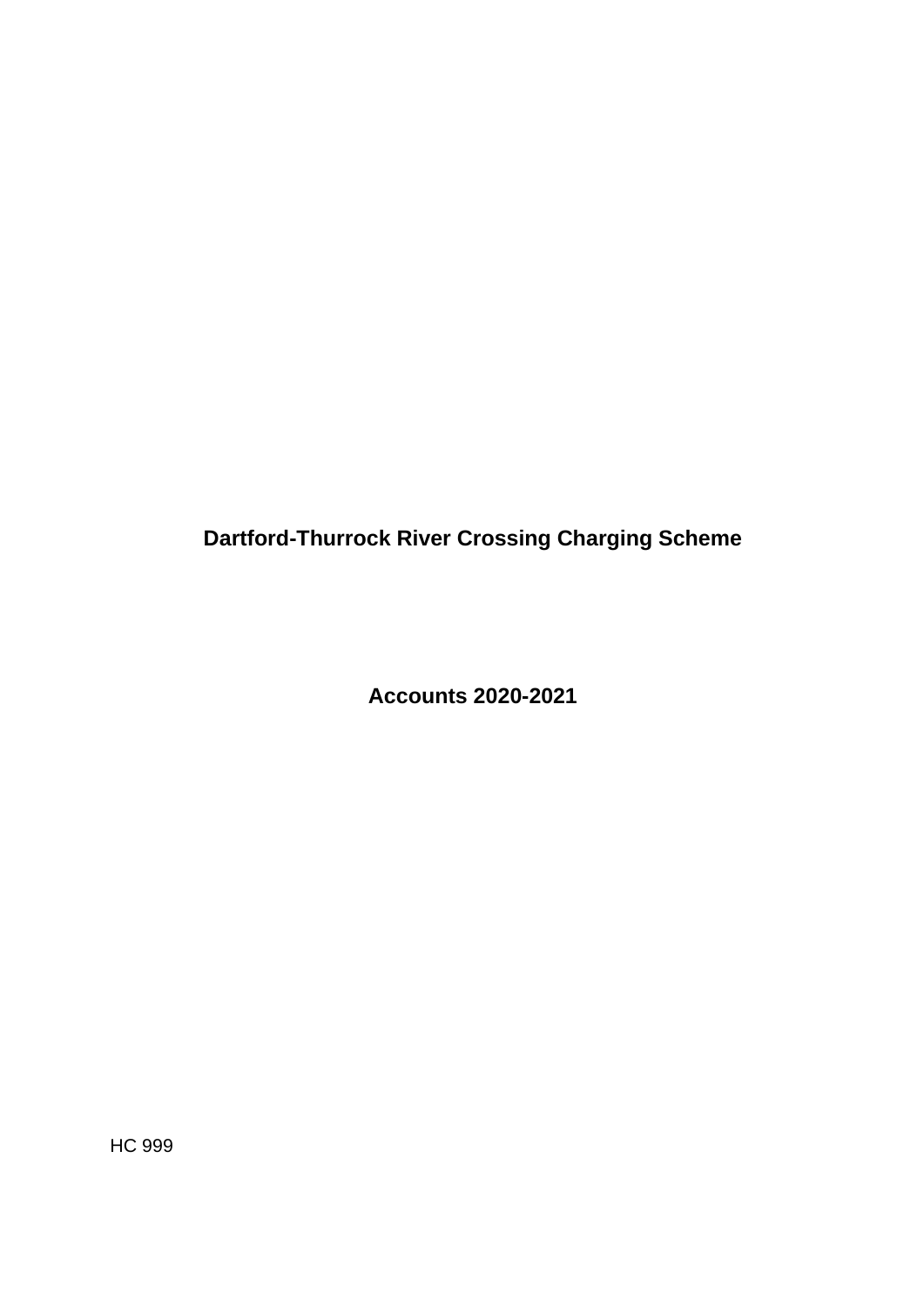# **Dartford-Thurrock River Crossing Charging Scheme**

**Accounts 2020-2021** 

Presented to Parliament pursuant to Section 3 (1) (d) of the Trunk Road Charging Schemes (Bridges and Tunnels) (Keeping of Accounts) (England) Regulations 2003.

Ordered by the House of Commons to be printed 20 January 2022.

HC 999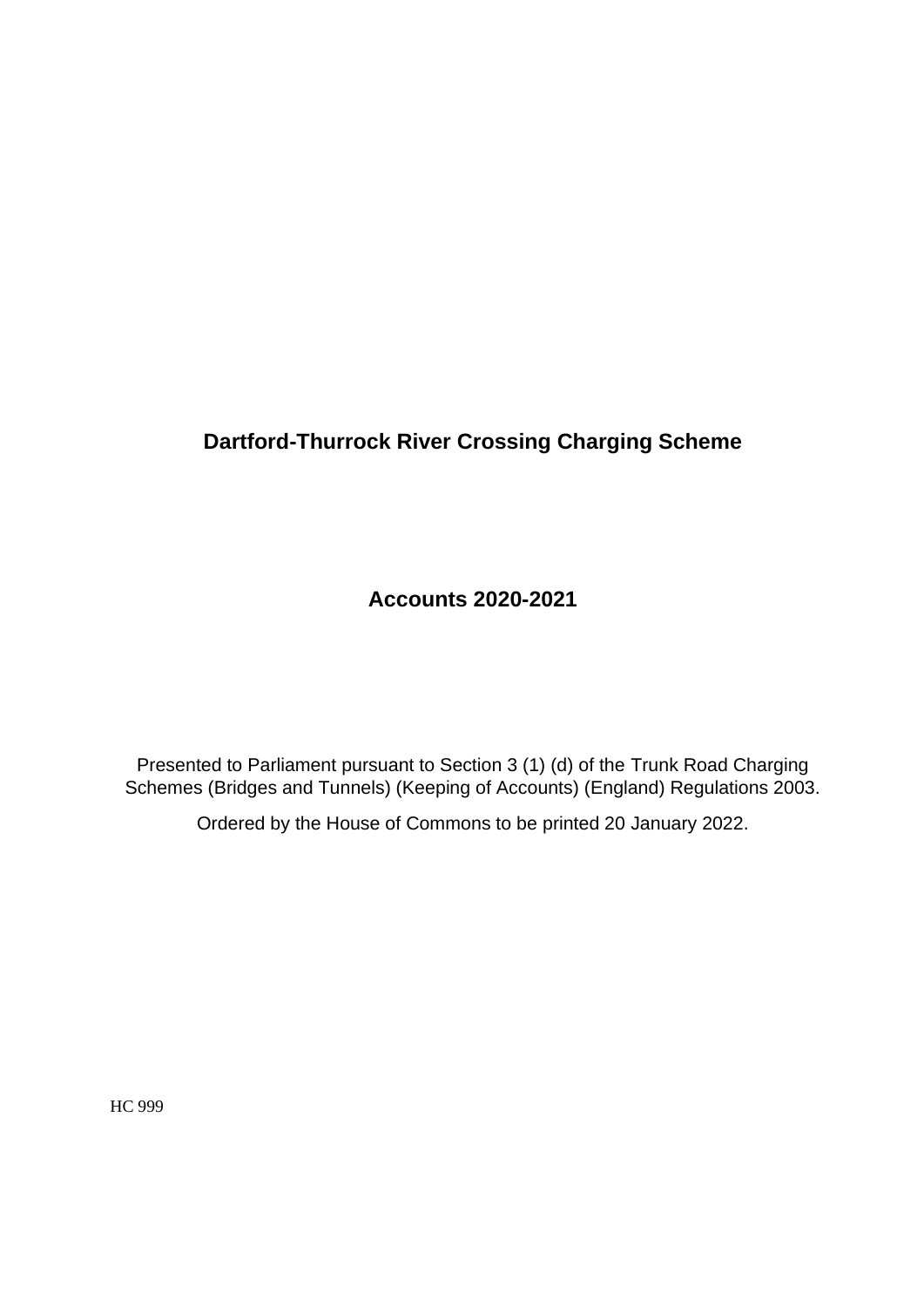

© Crown copyright 2022

This publication is licensed under the terms of the Open Government Licence v3.0 except where otherwise stated. To view this licence, visit [nationalarchives.gov.uk/doc/open](http://www.nationalarchives.gov.uk/doc/open-government-licence/version/3)[government-licence/version/3.](http://www.nationalarchives.gov.uk/doc/open-government-licence/version/3)

Where we have identified any third-party copyright information you will need to obtain permission from the copyright holders concerned.

This publication is available at [www.gov.uk/official-documents.](https://www.gov.uk/government/publications)

Any enquiries regarding this publication should be sent to us at info@highwaysengland.co.uk.

ISBN 978-1-5286-3041-2

E02695535 01/22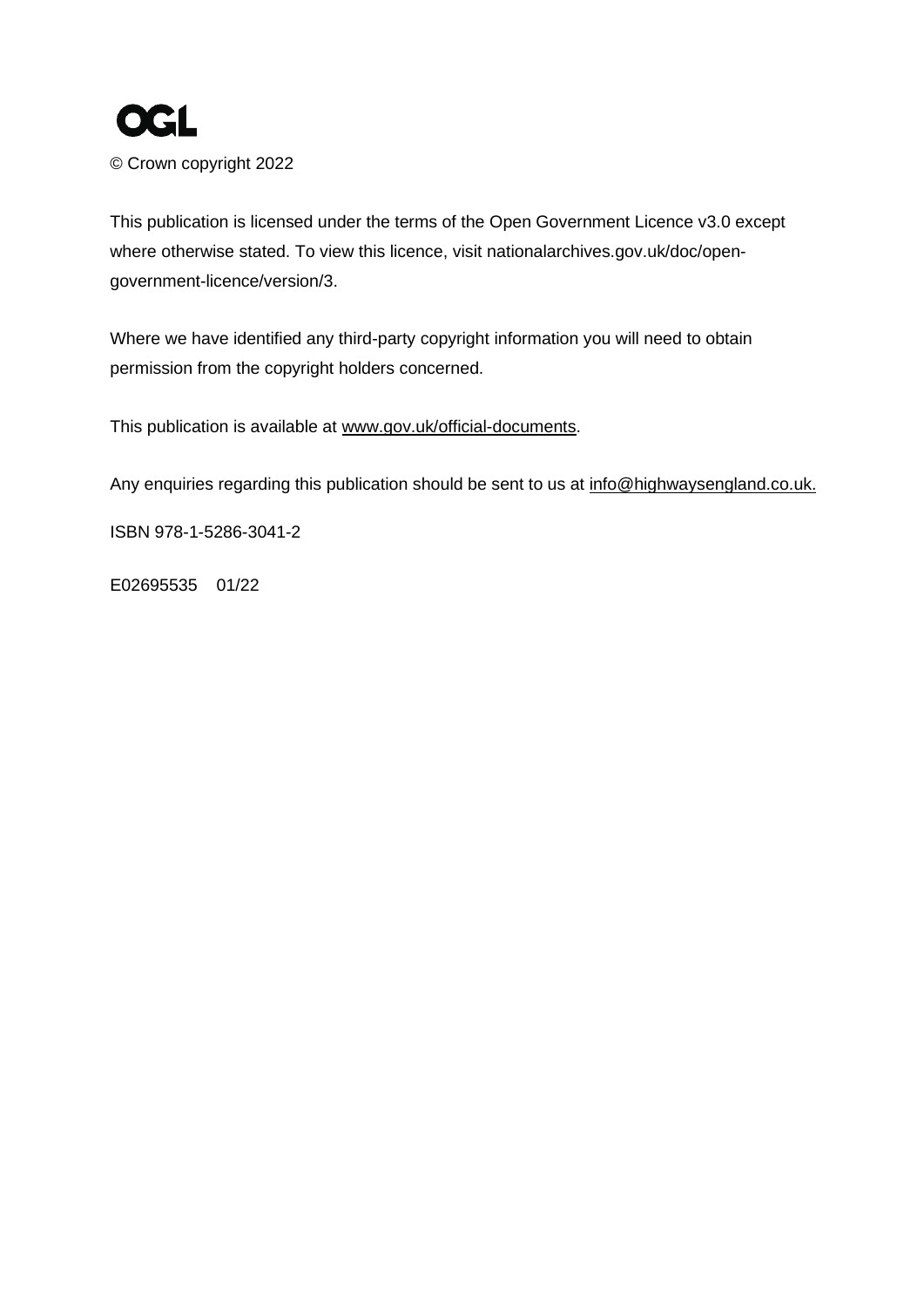# **Foreword and Management Commentary**

### **Background Information**

The Dartford-Thurrock River Crossing (the crossing) between Dartford and Thurrock consists of two tunnels and the Queen Elizabeth II Bridge. The first tunnel was built in 1963, the second in 1980 and the bridge was opened in 1991.

An early Private Finance Initiative (PFI) concession, enacted by the Dartford-Thurrock Crossing Act 1988, transferred the existing debt from the tunnels to the private sector who retained toll revenue to pay off the existing debt and the debt incurred by building the new bridge. Tolls were set by The Department for Transport (the department) in conjunction with the Concessionaire. The concession was for a period of 20 years from 31 July 1988 but could be ended as soon as the debt was repaid. The Secretary of State determined that all financial commitments had been met by 31 March 2002.

The Dartford-Thurrock Act 1988, Schedule 6, Section 16, (4) (1) contained the provision for a toll extension period for the collection of tolls to provide a fund for future maintenance of the crossing. An extension agreement between the Concessionaire and the Secretary of State for Transport was in place from 4 March 1999 and allowed the toll extension period to run from 1 April 2002 to 31 March 2003. All toll revenue during this period was passed over gross to the department.

A charging scheme was introduced at the crossing from 1 April 2003. The powers to introduce a charging scheme on a trunk road bridge and tunnel of at least 600m are set out in Part III Chapter I of the Transport Act 2000 (Road User Charging). Sections 163 (Preliminary) and 167 (Trunk Road Charging Schemes) and Schedule 12 (Road User Charging and Workplace Parking Levy: Financial Provisions) apply to charging schemes introduced on trunk roads:

- Schedule 12 paragraph 13 to the Act requires that the net proceeds of such a charging scheme should be applied for directly or indirectly facilitating the achievement of any policies or proposals relating to transport but makes no prescription for how that will be achieved.
- Schedule 12 paragraph 2(2) allows the Secretary of State for Transport to make regulations determining how the net proceeds are to be calculated.
- Schedule 12 paragraph 5 allows regulations to be made for the keeping of accounts and the preparation and publication of statements of such accounts.

The effect of the regulations made under these provisions is to require an account to be produced to demonstrate the amount of the net proceeds.

The charging scheme at the Dartford-Thurrock River Crossing is enabled by the following secondary legislation:

- Procedural regulations for the making of an order<sup>1</sup>.
- Regulations covering accounting arrangements<sup>2</sup>.
- The making of a Dartford-Thurrock River Crossing charging scheme order<sup>3</sup>.

**<sup>1</sup>** Statutory Instrument 2001 No. 2303 The Trunk Road Charging Schemes (Bridges and Tunnels) (England) Procedure Regulations 2001

**<sup>2</sup>** Statutory Instrument 2003 No. 298 The Trunk Road Charging Schemes (Bridges and Tunnels) (Keeping of Accounts) (England) Procedure Regulations 2003

**<sup>3</sup>** Statutory Instrument 2013 No. 2249 The A282 Trunk Road (Dartford-Thurrock Crossing Charging Scheme) Order 2013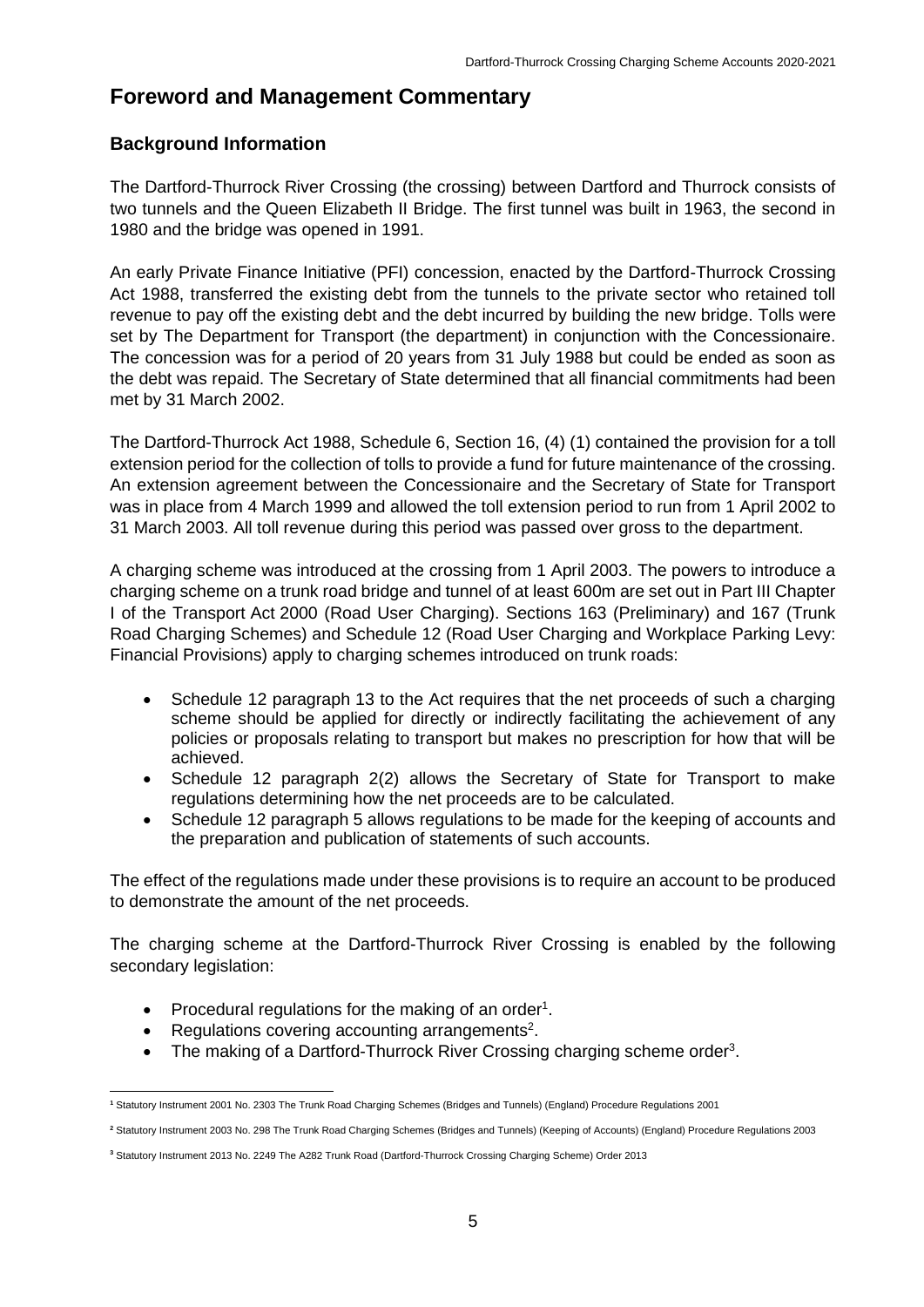Cumulatively these enable the requirements of the Act to be translated into a charging scheme at the Dartford-Thurrock Crossing.

The following regulations allow effective enforcement of the road user charge (RUC), with the introduction of free-flow charging (known as Dart Charge) on 30 November 2014:

- The Road User Charging Enforcement Regulations<sup>4</sup> provide a national legislative framework for the enforcement of road user charging through the imposition of penalty charges.
- The Dartford-Thurrock River Crossing Charging Scheme Order<sup>5</sup> sets out the level of penalty charge and enforcement measures that are being used at Dartford.

### **Operation of the crossing**

Until 31 March 2015 the Highways Agency (the Agency) was the road authority and was responsible for the operation of the crossing. Under the government road reform programme, Highways England Company Ltd<sup>6</sup> (Highways England) became the road authority from 1 April 2015, taking on the role previously performed by the Agency. Highways England, which is a government owned company, now operates the crossing on behalf of the Secretary of State.

From 1 April 2003, the Agency had a contract with Le Crossing Company Ltd to manage the crossing and collect charges on behalf of the Secretary of State for Transport. The contract ended on 12 September 2009.

In May 2009, the Agency signed a 30-year design, build, finance and operate (DBFO) contract with Connect Plus (M25) Ltd. Connect Plus is responsible for operating and maintaining the M25, including the Dartford-Thurrock Crossing, plus 125 miles of connecting roads around the junctions. As part of this contract, the function of managing the crossing and collecting charges transferred to Connect Plus (M25) Ltd from 13 September 2009.

In November 2014, the Agency introduced Dart Charge at the Dartford-Thurrock Crossing (see below) and awarded a seven-year contact to Sanef Operations Ltd. The contract requirements include the detection and recording of vehicles and registrations, as well as providing a variety of remote payment methods for road users to access and pay the crossing charge. The responsibility of collecting and enforcing the payment of the RUC transferred to Sanef Operations Ltd on 30 November 2014. From 20 May 2016, Sanef Operations Ltd changed their name to Emovis Operations Leeds Ltd.

This contract was extended for a further year until October 2022 to allow for a full procurement exercise to be undertaken. Following this exercise new contracts have been awarded to Conduent Transportation & Emovis Operations Leeds Ltd for the charging and enforcement elements respectively. Following this award there will be a period of transition, design and development before the new services begin in November 2022.

### **Dart Charge**

The Dartford-Thurrock Crossing traditionally suffered from significant levels of congestion, with over 50 million vehicle crossings being made each year. Prior to December 2014 the existing

**<sup>4</sup>** Statutory Instrument 2013 No. 1783 The Road User Charging Schemes (Penalty Charges, Adjudication and Enforcement) (England) Regulations 2013

**<sup>5</sup>** Statutory Instrument 2013 No. 2249 The A282 Trunk Road (Dartford-Thurrock Crossing Charging Scheme) Order 2013

**<sup>6</sup>** Highways England has since changed name to National Highways in August 2021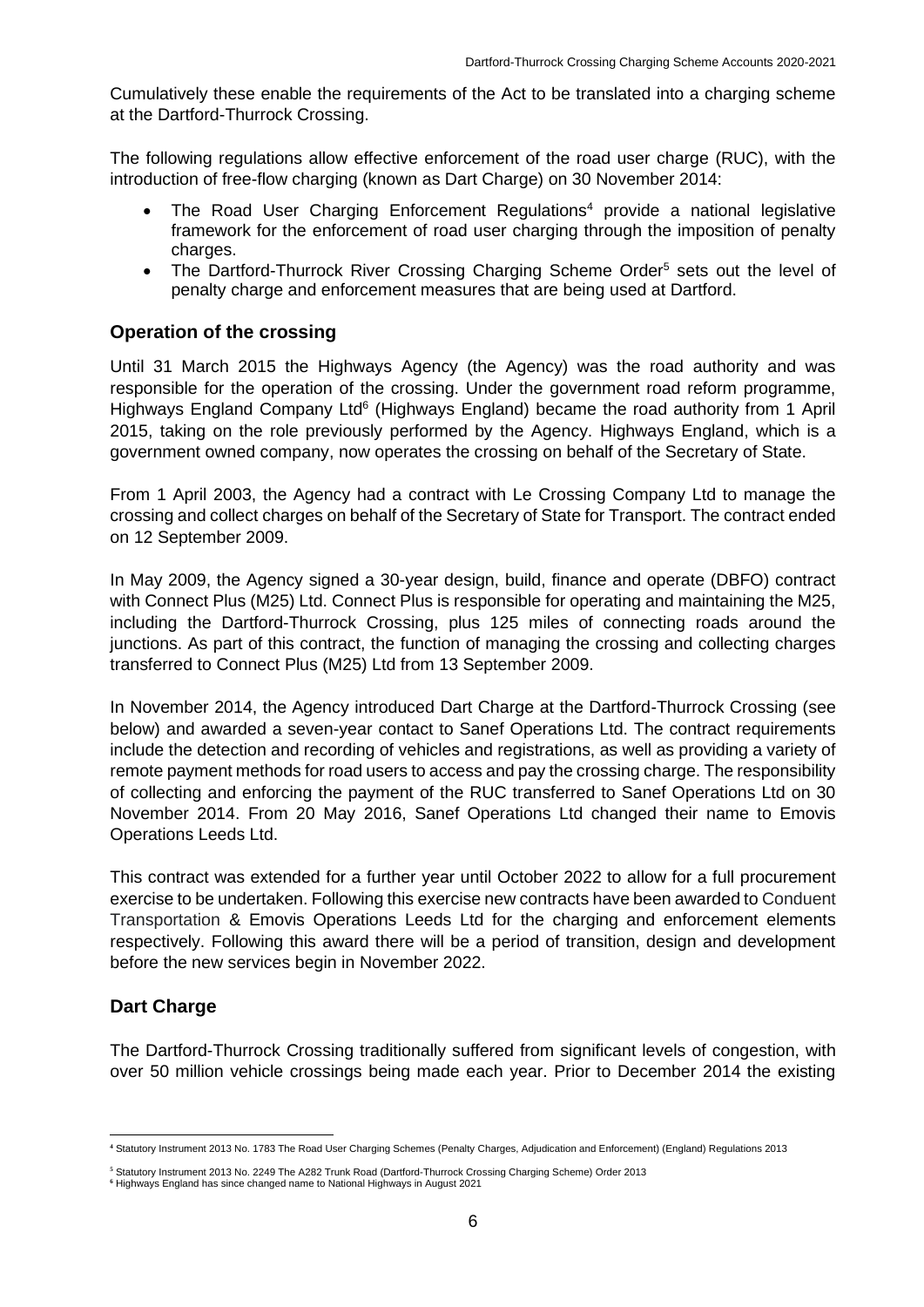barrier and road layout arrangement to collect and pay the RUC interrupted the flow of traffic. As a result, severe congestion existed, with poor traffic flow and delays for large periods of each day.

The department made clear that providing improvements to the performance of the crossing was a priority in view of its role in the movement of goods and people, and its contribution to the economy. In the Spending Review announcement of October 2010, the government stated its commitment to introduce a 'free-flow' charging arrangement at the crossing as part of a strategic objective to manage congestion in the short, medium and longer term.

Dart Charge removes the need for drivers to stop and pay the RUC within a plaza environment controlled by barriers. This scheme formed a key deliverable within the department's Business Plan 2012-15, and the Agency led on its delivery and it was introduced from November 2014.

Dart Charge requires drivers to pay for their crossing during chargeable hours, either in advance or by midnight the day after crossing. Road users have access to a variety of methods to pay the charge. These methods include payments online (web), by phone, retail outlets, or by registered customer accounts. If a payment is not made, then a Penalty Charge Notice (PCN) is issued. Penalty and recovery processes are employed to enforce the charging scheme and collection of charges. These 'charging and enforcement management' services are delivered and administered through a contact centre and back office operation.

To build road user understanding and acceptance of the Dart Charge and encourage compliance, first time users of the crossing are offered the opportunity to avoid the penalty charge if they pay the RUC within 14 days of receiving the PCN. Further details of the effect of this policy are provided in Note 8 of the accounts.

Dart Charge delivers benefits to the UK economy and these are primarily delivered through a reduction in congestion and easing traffic flow at this vital crossing link and the wider south-east road network. The introduction of this scheme is expected to deliver approximately £1.6 billion of economic benefit over 25 years. Traffic volumes decreased by 25.5% in 2020-21 compared with 2019-20 as COVID-19 and the associated restrictions imposed by government had a severe impact on traffic volumes. It is estimated that up to 14 million crossings were lost in 2020-21 when compared with a typical year. Volumes decreased during charging hours by 24.6% and by 31.5% outside of charging hours. The total volume of chargeable crossings in year was 36.9m (2019-20 48.9m). The impact of this is detailed further within Note 2 of the accounts.

At 94.9%, road user compliance remained static in 2020-21 (2019-20: 94.9%). Compliance is a measure of road users who have used the crossing and paid their RUC in-line with the scheme requirements, by midnight the day after crossing. Crossings are captured and validated by the roadside technology, and then reconciled to payments. Crossings are then grouped by type (e.g. 'paid by account'), following which a compliance value is derived.

Free-flow charging is a medium-term measure enabling the department to develop further the existing options for additional crossing capacity on the Lower Thames.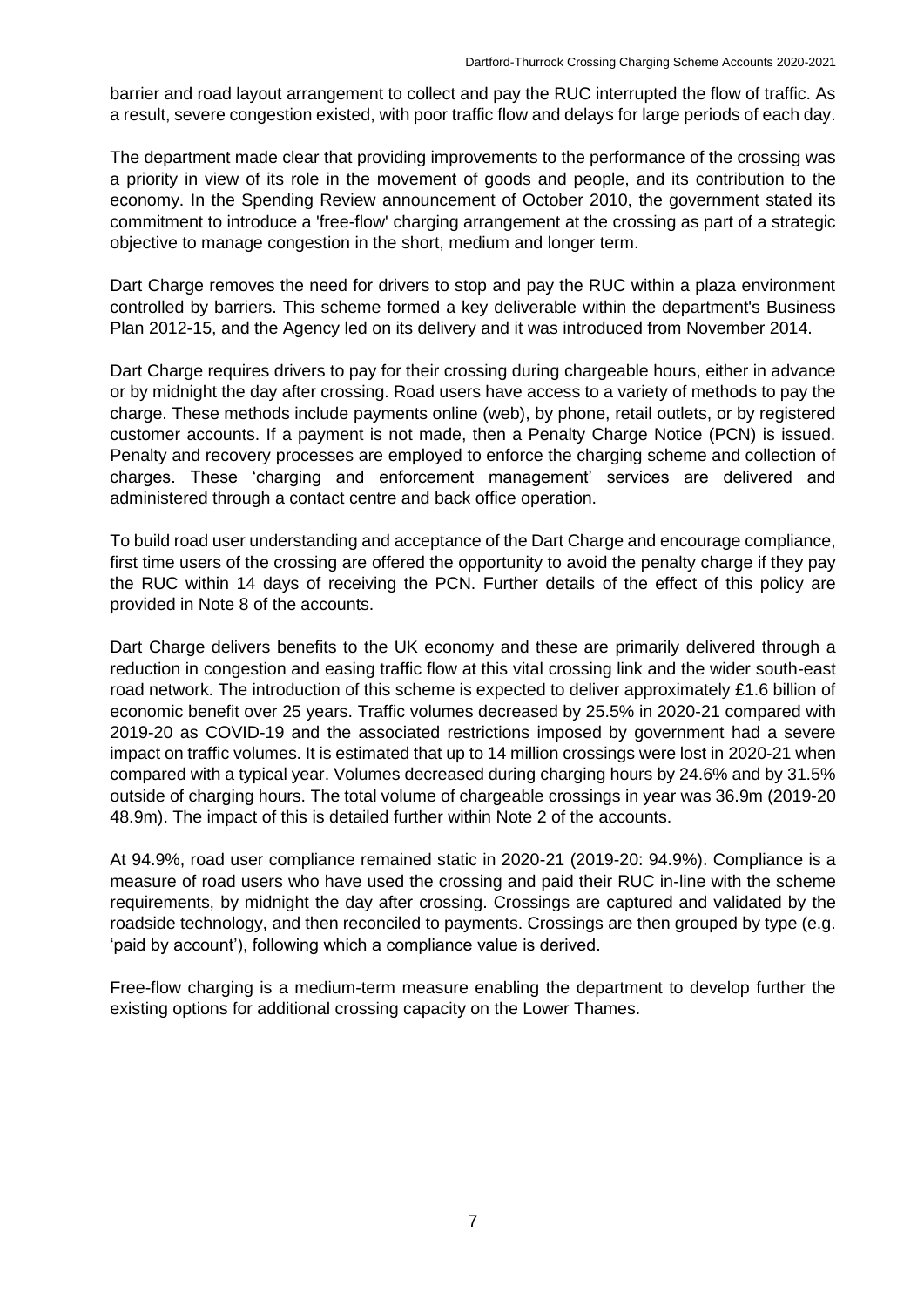# **Accounts of the Secretary of State for Transport**

Section 3(1) (b) of the Trunk Road Charging Schemes (Bridges and Tunnels) (Keeping of Accounts) (England) Regulation 2003 requires the production of accounts for the year to 31 March 2021.

These accounts have been prepared in accordance with a Direction given by HM Treasury in pursuance of the above regulation. The Direction is reproduced as an appendix to the accounts. The Accounting Officer confirms that he takes personal responsibility for the foreword, management commentary and accounts and the judgments required for determining that they are fair, balanced and understandable; and considers that they have been so presented.

The accounts have been audited by the Comptroller and Auditor General (C&AG). The Independent Auditor's Opinion and accompanying Report are on pages 15 to 19

### *Income*

Cash receipts collected by Emovis Operations Ltd for paid crossings are passed over gross to the department. Total revenue recognised for the year ended 31 March 2021 amounted to £161.4m (2019-20: £209.0m). The £47.6m decrease on the previous year includes:

- A £24.3m reduction in the value of road user crossings caused by a reduced volume of traffic during the Covid 19 pandemic.
- A £14.2m fall in enforcement income due to both the reduction in traffic volume and Covid 19 restrictions on enforcement activity.
- A further £9.1m reduction in the value of aged deferred income now recognised as income in line with our revenue recognition policy. Further detailed on our revenue recognition policy is provided in Note 1.3.

The utilisation of the income for transport purposes is fulfilled through the parliamentary supply procedures. This ensures that the whole of the income is received and appropriated in aid and set against the department's total transport expenditure. The net proceeds from the charging scheme are used to offset the generality of transport expenditure and not hypothecated to programmes or projects.

### *Expenditure*

There is no separation of crossing related costs in the service payments paid by Highways England to Connect Plus in respect of the entire M25. The costs to the Secretary of State for Transport, for the maintenance and operation of the crossing, have therefore been estimated and included based on the most appropriate allocation method detailed within Note 1 to the accounts and a detailed analysis of the expenditure is given in Note 3.

Total expenditure for the year ended 31 March 2021 amounted to £92.8m (2019-20: £102.2m). The decrease in expenditure is led by reduction in managing agent contractor costs. Further information is provided within Note 3.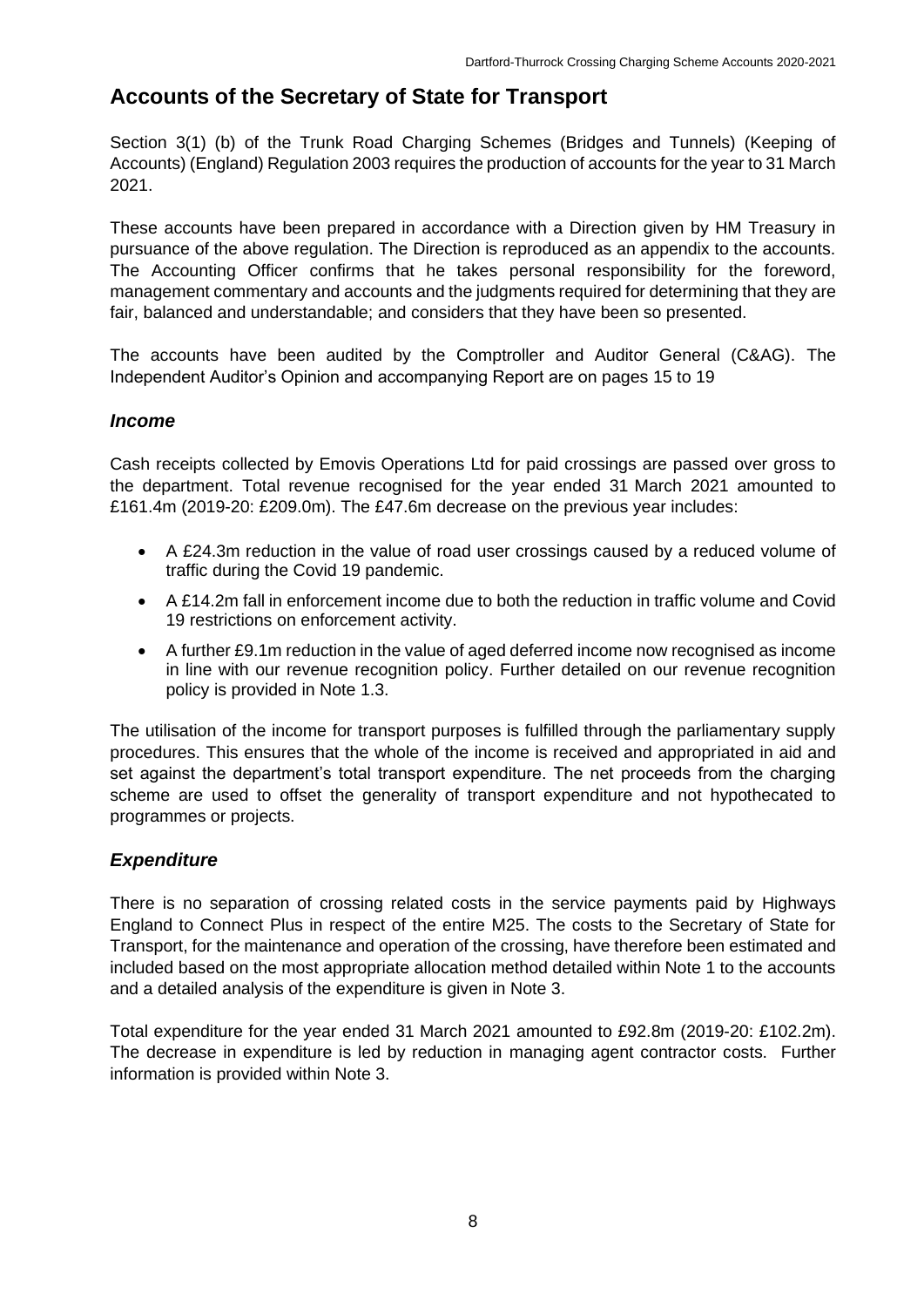### *Net proceeds*

The net proceeds for the year ended 31 March 2021 were £68.6m (2019-20: £106.8m), the decrease of £38.2m is due to a reduction in income of £47.6m offset by a decrease in expenditure of £9.4m

## **Statement regarding disclosure of Information to the Auditors**

So far as I am aware, there is no relevant audit information of which the auditors are unaware of and I have taken all reasonable steps to make myself aware of any relevant audit information and to establish that the auditors are aware of that information.

### **Date of Issue**

The accounts have been authorised for issue by the Accounting Officer on the date of the Comptroller and Auditor General's signature of the audit report.

**Nick Harris**  Accounting Officer 11 January 2022

**Vanessa Howlison**  Chief Finance Officer 11 January 2022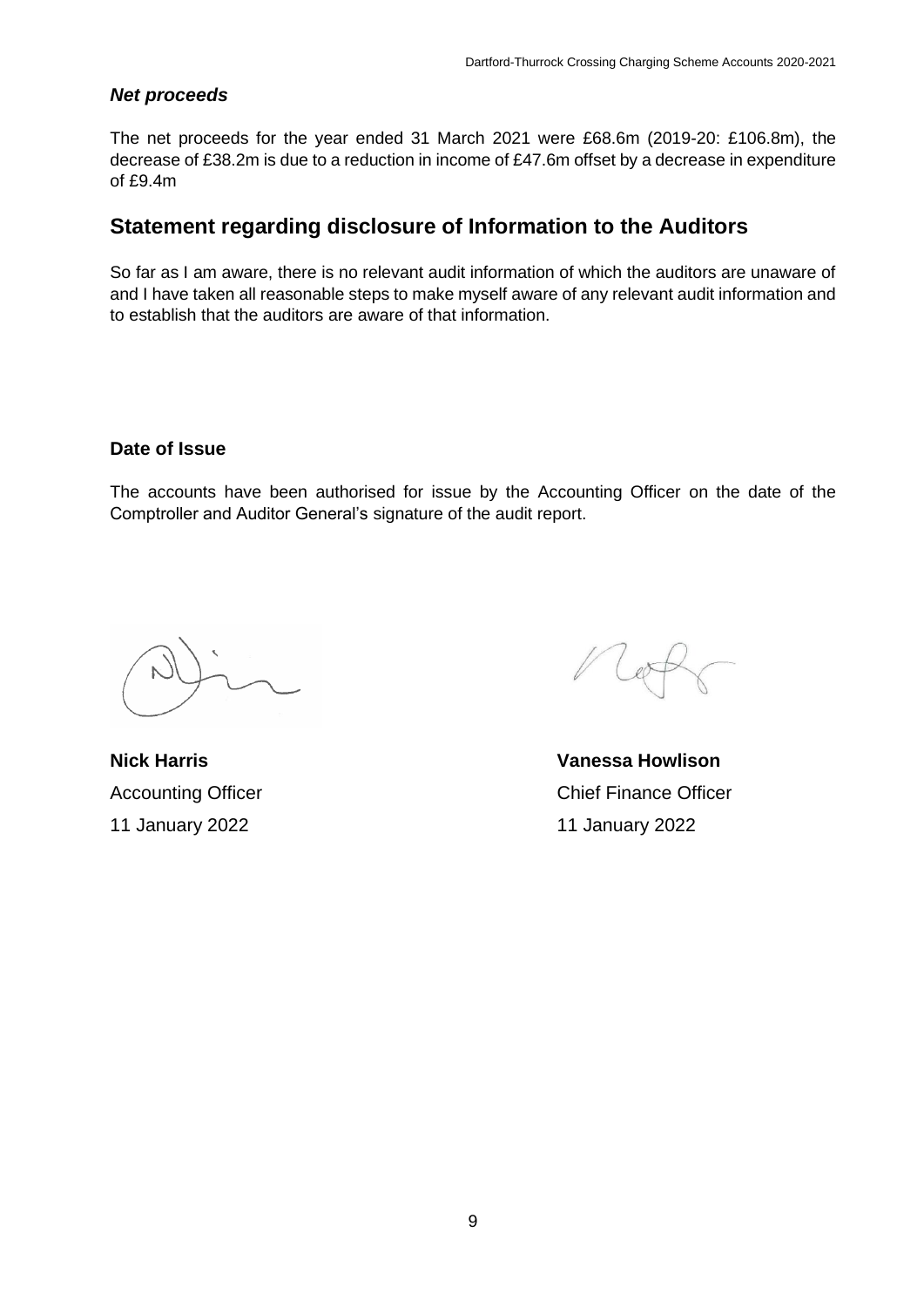# **Statement of Secretary of State and Accounting Officer responsibilities**

Under Section 3 (1) (b) of the Trunk Road Charging Schemes (Bridges and Tunnels) (Keeping of Accounts) (England) Regulations 2003, the Secretary of State for Transport is required to prepare a statement of accounts for each financial year in the form and on the basis directed by the Treasury. The accounts are prepared on an accruals basis and must present fairly the income and expenditure for the financial year and the assets and liabilities at year-end.

In preparing the accounts, the Accounting Officer is required to comply with the requirements of the Government Financial Reporting Manual and in particular to:

- Observe the Accounts Direction issued by Secretary of State including the relevant accounting and disclosure requirements and apply suitable accounting policies on a consistent basis.
- Make judgements and estimates on a reasonable basis.
- State whether applicable accounting standards as set out in the Government Financial Reporting Manual have been followed and disclose and explain any material departures in the accounts.
- Prepare the accounts on a going concern basis.

The Treasury has appointed the Chief Executive of Highways England as the Accounting Officer for the account. The relevant responsibilities as Accounting Officer, including the responsibility for the propriety and regularity of the public finances for which they are answerable, the keeping of proper records and for safeguarding the company's assets are set out in HM Treasury's 'Managing Public Money'.

The Accounting Officer is required to confirm that, as far as they are aware, there is no relevant audit information of which the entity's auditors are unaware, and the Accounting Officer has taken all the steps that they ought to have taken to make themselves aware of any relevant audit information and to establish that the entity's auditors are aware of that information.

The Accounting Officer is required to confirm that the annual report and accounts as a whole is fair, balanced and understandable and that they takes personal responsibility for the annual report and accounts and the judgments required for determining that it is fair, balanced and understandable.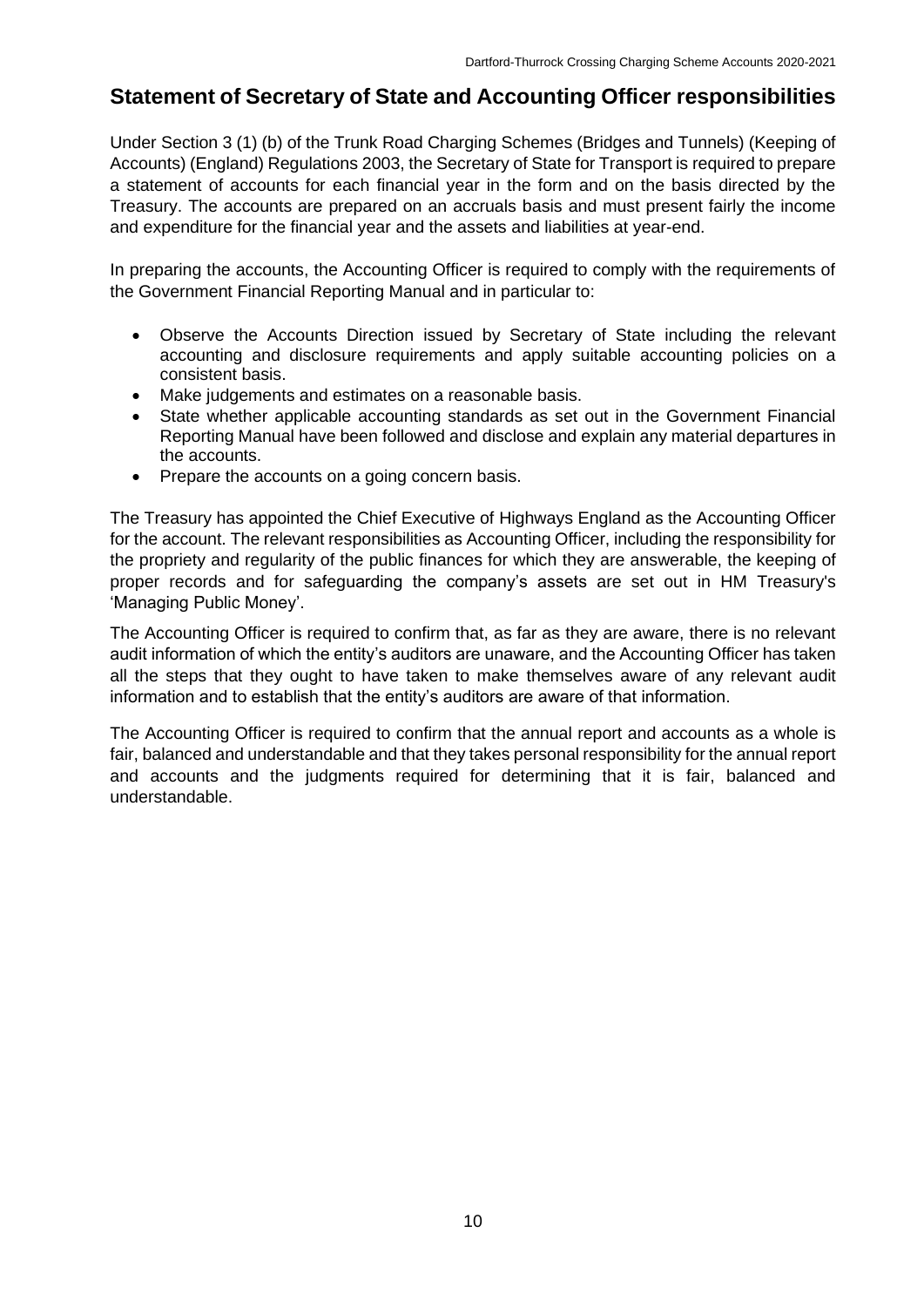# **Governance Statement**

HM Treasury's Managing Public Money and Financial Reporting Manual require that I, as Accounting Officer for Highways England, provide a statement on how I have discharged my responsibility to manage and control the resources for which I am responsible during the year.

HM Treasury with the Cabinet Office published its Corporate Governance Code of Good Practice and guidance for central government departments in April 2017. I have provided details below of how the system of corporate governance has operated during 2020-21, including any areas where the system has not operated in line with the code.

### **Scope of responsibility**

The Permanent Secretary of the Department for Transport has appointed me, as Chief Executive, as Accounting Officer for Highways England. As Accounting Officer, I have responsibility for maintaining a sound system of governance that supports the achievement of Highways England policies, aims and objectives, whilst safeguarding the public funds and the Department assets for which I am personally responsible, in accordance with the responsibilities assigned to me in HM Treasury's Managing Public Money.

### **Governance framework**

Corporate governance is the system by which an organisation is directed and controlled. I have ensured that Highways England has robust corporate governance arrangements designed to comply with the Code of Good Practice on Corporate Governance in central government departments.

The Dartford River Crossing governance framework is largely reliant on Highways England's governance arrangements. Both Dartford River Crossing and Highways England governance arrangements are set out below.

### **Dart Charge Governance**

The priority for Highways England is to ensure that Emovis provides a robust, efficient and effective service to road users of the Crossing to manage the risks to both the public and the Secretary of State (the shareholder). As a result, Corporate Assurance maintains regular oversight and liaison with the Highways England Dart Charge team to review progress on the various improvement initiatives, understand the management of key risks to the service and to offer support and guidance on risk, control and governance matters, as required. A formal Corporate Assurance review took place in August 2020 covering all aspects of the service which awarded an assurance rating of substantial awarded, with no findings.

Risk is managed monthly through the governance structure which consists of multiple working groups for subject areas such as Operations, Finance, Management Information and Information Technology. Escalations for cross group working, or higher threat level is picked up at Service Review Group which consists of the senior management team. Quarterly reviews of the risks take place formally and as appropriate.

The key risks considered during this financial year are summarised below:

- 1. Brexit Potential Brexit outcomes could introduce a risk to increased congestion on the crossing and surrounding roads.
- 2. Equipment resilience A failure of the roadside detection equipment, back office system or other roadside equipment that leads to loss of vehicle passage records or large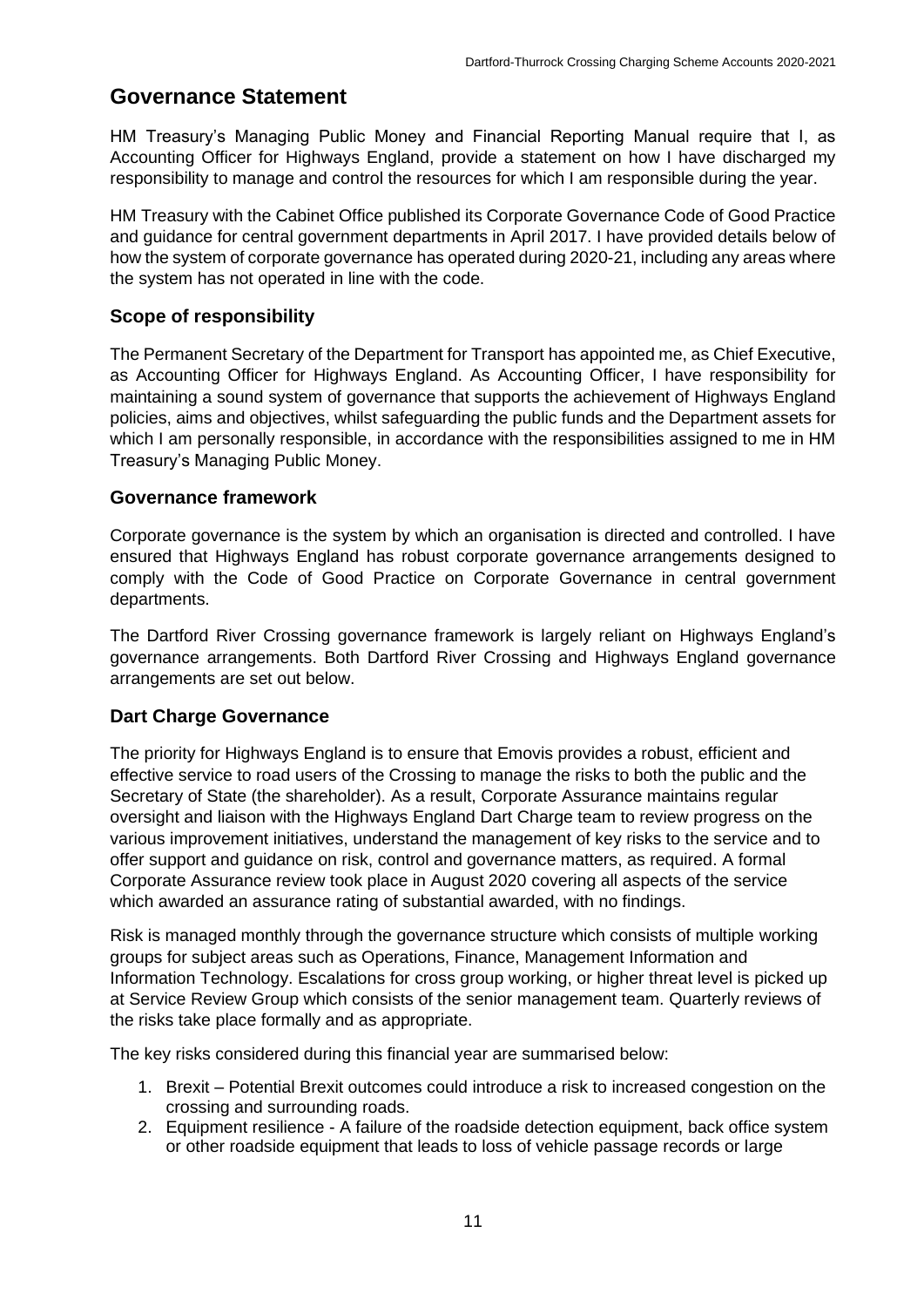numbers of unchargeable crossings thereby undermining the credibility of the management information and stakeholder/public confidence in the scheme.

- 3. General Protection Data Regulation (GDPR) Risk of non-compliance with the new requirements.
- 4. Reduction in traffic volumes impacting revenue collected due to COVID-19 pandemic.

### **Highways England's Governance Framework**

A Framework Document sets out the respective roles and accountabilities of the Secretary of State, the Department, and Highways England. The document details how we will work to achieve the common objective of delivering a network that meets the country's needs efficiently and provides the best possible service for road users and other stakeholders. The framework also:

- Recognises the functional and day-to-day operational independence of Highways England.
- Sets out how financial control and accountability is achieved.
- Recognises the governance and decision-making arrangements that are appropriate to Highways England as a corporate, legal entity with its Board, and with executives reporting to the Board.

The key elements of Highways England's governance framework are:

- The Board and Executive Committee.
- Highways England's Audit and Risk Committee supported by the Anti-Economic Crime Group and Board Safety Committee.
- A sound system of internal control, including formal risk management processes.

Full details are available in the Highways England Annual Report and Accounts 2021.

### **Board and Executive Committee**

Highways England is governed by a formal Board whose purpose is to ensure the company's long-term success and is accountable to our Shareholder (the Secretary of State for Transport) for all aspects of our activities and performance. It is supported by our Executive Committee, who are responsible for implementing the Board's strategic decisions and managing the risks associated with it. The Board is supported in its decision making through several board-level committee who all review their own effectiveness annually and identify to improve performance where appropriate.

### **Board**

The Board is accountable to the Secretary of State for Transport as shareholder for all aspects of Highways England's activities and performance, including the fulfilment of our role and responsibilities as a strategic highways company. The Board is the primary governance arm of Highways England in line with its fiduciary and other duties under company law. The company's governance activities include setting strategy, overseeing performance, reviewing risks and appointing senior leaders. The Board delegates responsibility for the day-to-day running of Highways England's operations to the Chief Executive. Strategic, financial or other significant matters are reserved to the Board for decision.

#### **Risk management**

The Board has overall responsibility for determining the nature and extent of the significant risks it is willing to take in achieving Highways England's strategic objectives. The Chief Executive (as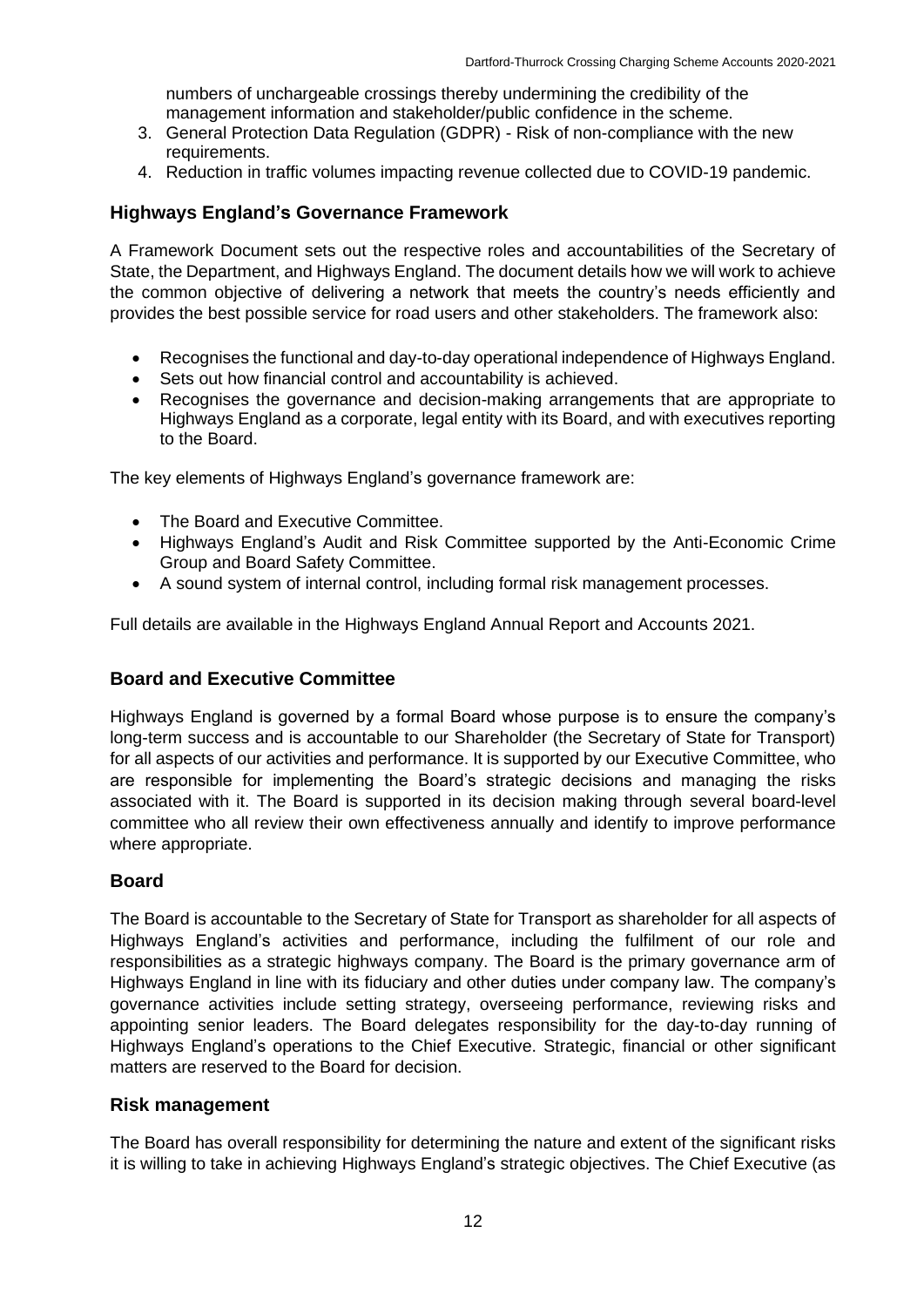Accounting Officer) is responsible to Parliament for the stewardship of public money and delegations are exercised in line with the Finance and Reporting letter and Accounting Officer letter issued to Highways England and the Chief Executive by the Shareholder.

Each year the Executive team uses the strategic objectives supporting the current investment period to identify potential risk, uncertainty and opportunities. Similar exercises are carried out across all key business areas. Risks are evaluated, recorded and monitored as part of a continuous cycle of managing the exposure with any significant movements reported to the Executive Committee and the Board on a quarterly basis.

### **Internal control framework**

Highways England's risk management process is aimed at early identification and mitigation. The framework gives us the structure - through which the company continually identifies, prioritises, manages, monitors and reports its risks.

The Board has overall responsibility for the company's internal control framework and for reviewing its effectiveness. Internal control systems are recognised by the Board as being designed to manage, rather than eliminate, the risk of failure to achieve business objectives. They can only provide reasonable and not absolute assurance against material misstatements, losses or the breach of laws or regulation.

### **Financial management**

The Highways England Audit and Risk Committee review the Dartford & Thurrock River Crossing accounts and audit recommendations on an annual basis.

Highways England ensure efficiency, best value, integrity, propriety and regularity in the use and stewardship of public funds and assets and that clear accountability is in place through a variety of control systems including:

- A mandatory Investment Decision Control framework to test whether a proposed project or expenditure offers value for money. The arrangements complement larger value approvals required from the department or Ministers.
- Financial propriety and other requirements from HM Treasury's Managing Public Money.
- An Oracle financial accounting system with embedded controls.
- Asset management procedures to record and account for all assets.
- An Anti-Economic Crime Group to oversee the company's approach to managing the risk of all aspects of fraud, bribery, corruption, money laundering and modern slavery issues or allegations.
- Investors in People accreditation: a proven business improvement framework that significantly improves financial performance.

### **Management Assurance Reporting**

Stewardship reporting is undertaken on a quarterly basis and our results are reported to the Department at year-end, in line with their timetable. The report covers the full range of delegations, policies and procedures agreed between Highways England and our Shareholder. The evidence collated forms part of a management assurance process which enables the Accounting Officer to sign off the Governance Statement in the Annual Report and Accounts.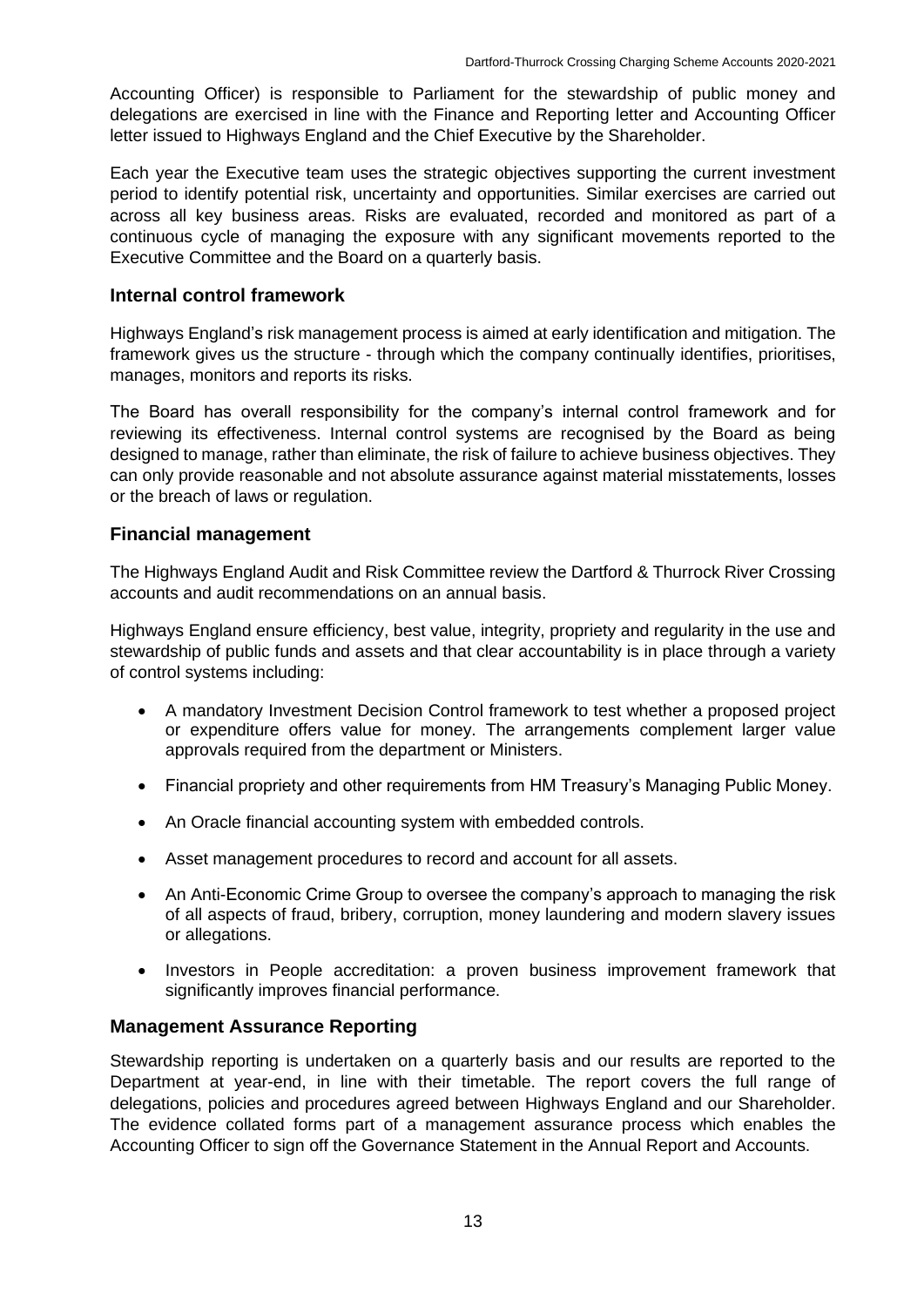**Nick Harris**  Accounting Officer 11 January 2022

**Vanessa Howlison**  Chief Finance Officer 11 January 2022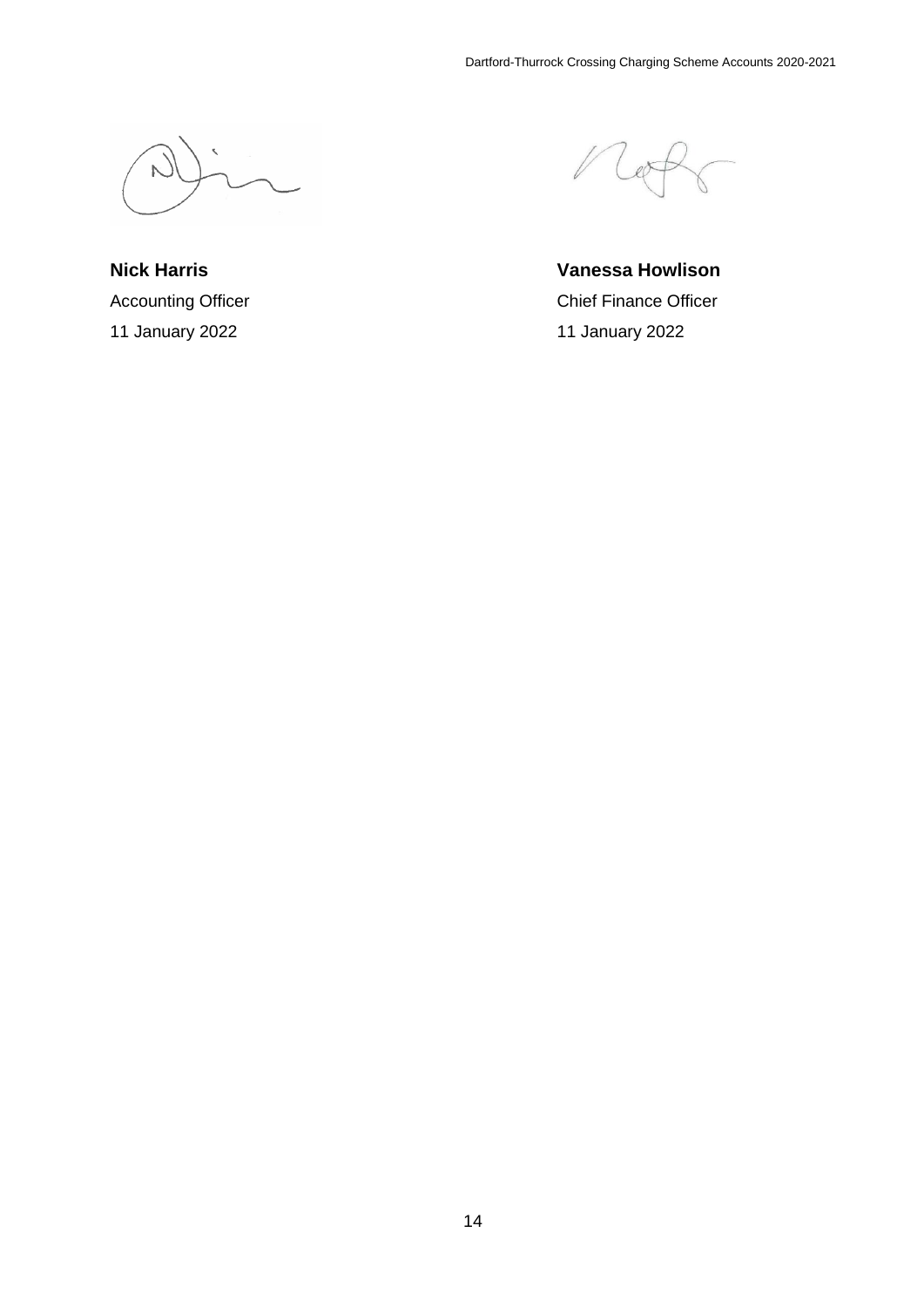### **THE REPORT OF THE COMPTROLLER AND AUDITOR GENERAL TO THE HOUSES OF PARLIAMENT**

### **Opinion on financial statements**

I have audited the financial statements of Dartford-Thurrock Crossing Charging Scheme for the year ended 31 March 2021 under the Trunk Road Charging Schemes (Bridges and Tunnels) (Keeping of Accounts) (England) Regulations 2003. The financial statements comprise: the Statement of Income and Expenditure; Statement of Capital Expenditure; the Statement of Assets and Liabilities; and the related notes, including the significant accounting policies. These financial statements have been prepared under the accounting policies set out within them. In accordance with the Trunk Road Charging Schemes (Bridges and Tunnels) (Keeping of Accounts) (England) Regulations 2003 and the specific requirements of the Accounts Direction given by HM Treasury, a statement of assets and liabilities has been prepared, and no statements of cash flows, or of changes in equity, are provided. In all other respects, the Dartford-Thurrock Crossing Charging Scheme applies the requirements of International Accounting Standards as interpreted by HM Treasury's Government Financial Reporting Manual.

In my opinion, the financial statements:

- give a true and fair view of the state of Dartford-Thurrock Crossing Charging Scheme's affairs as at 31 March 2021 and of net proceeds for the year then ended; and
- **have been properly prepared in accordance with the Trunk Road Charging Schemes** (Bridges and Tunnels) (Keeping of Accounts) (England) Regulations 2003 the applicable reporting framework described above.

### **Opinion on regularity**

In my opinion, in all material respects, the income and expenditure recorded in the financial statements have been applied to the purposes intended by Parliament and the financial transactions recorded in the financial statements conform to the authorities which govern them.

### **Basis for opinions**

I conducted my audit in accordance with International Standards on Auditing (ISAs) (UK), applicable law and Practice Note 10 'Audit of Financial Statements of Public Sector Entities in the United Kingdom'. My responsibilities under those standards are further described in the Auditor's responsibilities for the audit of the financial statements section of my report.

Those standards require me and my staff to comply with the Financial Reporting Council's Revised Ethical Standard 2019. I have also elected to apply the ethical standards relevant to listed entities. I am independent of the Dartford-Thurrock Crossing Charging Scheme in accordance with the ethical requirements that are relevant to my audit of the financial statements in the UK. My staff and I have fulfilled our other ethical responsibilities in accordance with these requirements.

I believe that the audit evidence I have obtained is sufficient and appropriate to provide a basis for my opinion.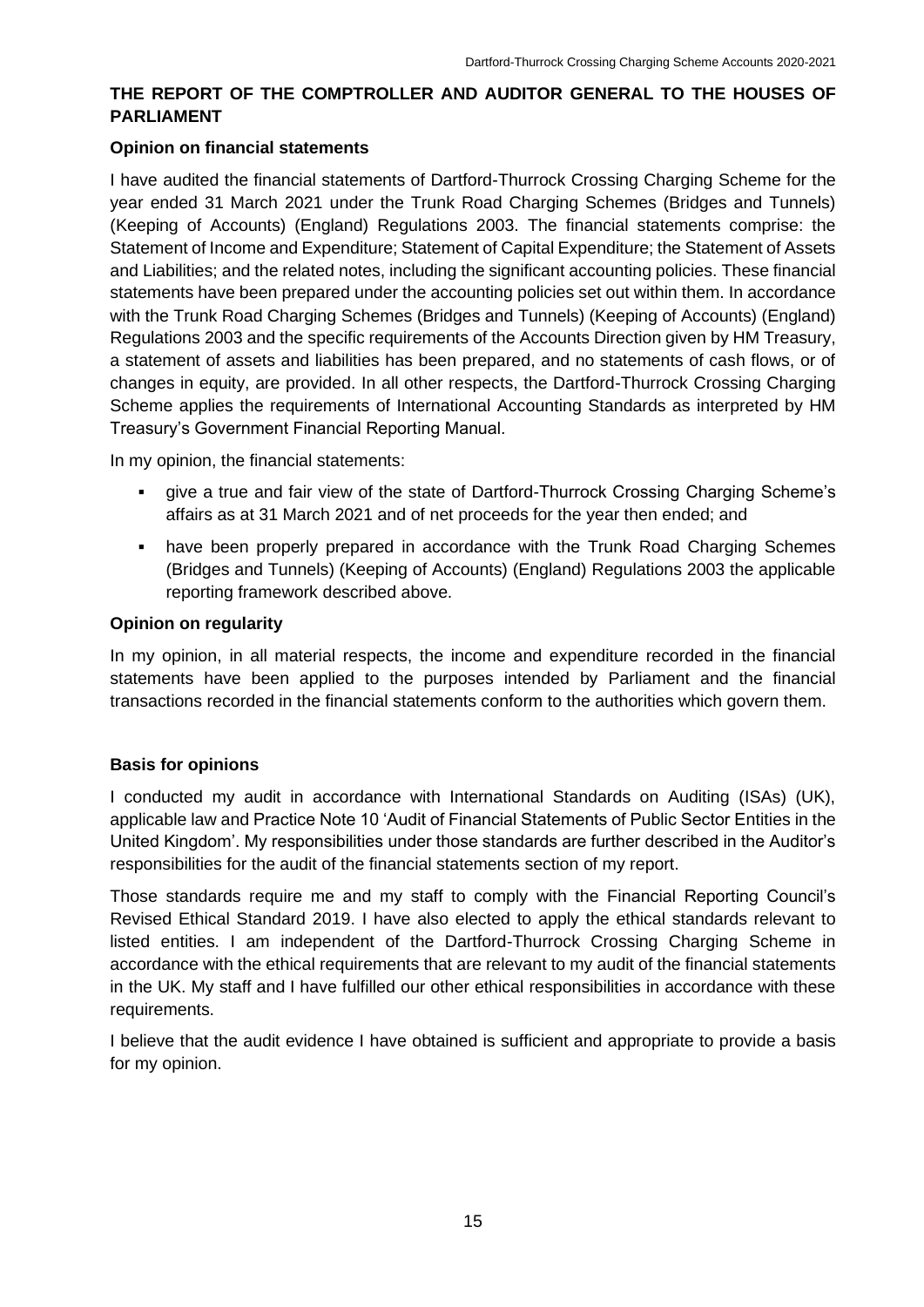### **Conclusions relating to going concern**

In auditing the financial statements, I have concluded that Dartford-Thurrock Crossing Charging Scheme's use of the going concern basis of accounting in the preparation of the financial statements is appropriate.

Based on the work I have performed, I have not identified any material uncertainties relating to events or conditions that, individually or collectively, may cast significant doubt on Dartford-Thurrock Crossing Charging Scheme's ability to continue as a going concern for a period of at least twelve months from when the financial statements are authorised for issue.

My responsibilities and the responsibilities of the Secretary of State and the Accounting Officer with respect to going concern are described in the relevant sections of this report

### **Other Information**

The other information comprises information included in the Foreword and Management Commentary, the Statement of Secretary of State and Accounting Officer responsibilities, and the Governance Statement, but does not include the financial statements and my auditor's report thereon. The Secretary of State and Accounting Officer are responsible for the other information. My opinion on the financial statements does not cover the other information and except to the extent otherwise explicitly stated in my report, I do not express any form of assurance conclusion thereon. In connection with my audit of the financial statements, my responsibility is to read the other information and, in doing so, consider whether the other information is materially inconsistent with the financial statements or my knowledge obtained in the audit or otherwise appears to be materially misstated. If I identify such material inconsistencies or apparent material misstatements, I am required to determine whether this gives rise to a material misstatement in the financial statements themselves. If, based on the work I have performed, I conclude that there is a material misstatement of this other information, I am required to report that fact.

I have nothing to report in this regard.

#### **Opinion on other matters**

In my opinion, based on the work undertaken in the course of the audit:

- the parts of the statement of accounts to be audited have been properly prepared in accordance with the Trunk Road Charging Schemes (Bridges and Tunnels) (Keeping of Accounts) (England) Regulations 2003) and the financial reporting framework referred to above; and
- the information given in the Foreword and Management Commentary, the Statement of Secretary of State and Accounting Officer responsibilities, and the Governance Statement for the financial year for which the financial statements are prepared is consistent with the financial statements.

#### **Matters on which I report by exception**

I have nothing to report in respect of the following matters which I report to you if, in my opinion:

▪ adequate accounting records have not been kept or returns adequate for my audit have not been received from branches not visited by my staff; or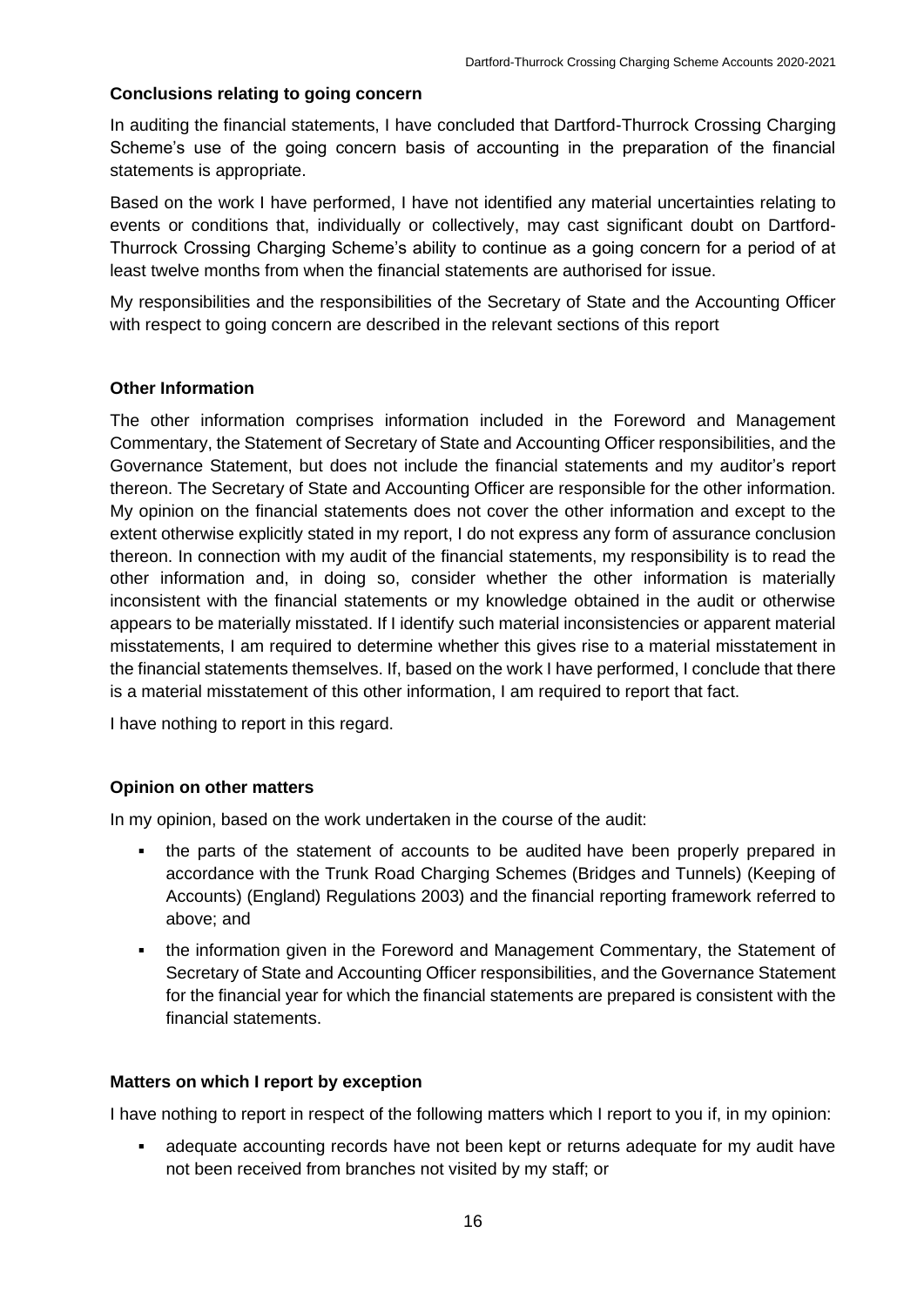- the financial statements and the parts of the Foreword and Management Commentary, the Statement of Secretary of State and Accounting Officer responsibilities and the Governance Statement to be audited are not in agreement with the accounting records and returns; or
- **.** I have not received all of the information and explanations I require for my audit; or
- the Governance Statement does not reflect compliance with HM Treasury's guidance.

### **Responsibilities of the Secretary of State and Accounting Officer for the financial statements**

As explained more fully in the Statement of Secretary of State and Accounting Officer responsibilities, the Secretary of State and Accounting Officer are responsible for:

- the preparation of the financial statements in accordance with the applicable financial reporting framework and for being satisfied that they give a true and fair view;
- internal controls as the Secretary of State and Accounting Officer determine are necessary to enable the preparation of financial statement to be free from material misstatement, whether due to fraud or error;
- assessing Dartford-Thurrock Crossing Charging Scheme's ability to continue as a going concern, disclosing, as applicable, matters related to going concern and using the going concern basis of accounting unless the Secretary of State and Accounting Officer either intends to liquidate the entity or to cease operations, or has no realistic alternative but to do so.

### **Auditor's responsibilities for the audit of the financial statements**

My responsibility is to audit, examine and report on the financial statements in accordance with the Trunk Road Charging Schemes (Bridges and Tunnels) (Keeping of Accounts) (England) Regulations 2003.

My objectives are to obtain reasonable assurance about whether the financial statements as a whole are free from material misstatement, whether due to fraud or error, and to issue a report that includes my opinion. Reasonable assurance is a high level of assurance but is not a guarantee that an audit conducted in accordance with ISAs (UK) will always detect a material misstatement when it exists. Misstatements can arise from fraud or error and are considered material if, individually or in the aggregate, they could reasonably be expected to influence the economic decisions of users taken on the basis of these financial statements.

I design procedures in line with my responsibilities, outlined above, to detect material misstatements in respect of non-compliance with laws and regulation, including fraud.

My procedures included the following:

- Inquiring of management, internal audit and those charged with governance, including obtaining and reviewing supporting documentation relating to Dartford-Thurrock Crossing Charging Scheme's policies and procedures relating to:
	- o identifying, evaluating and complying with laws and regulations and whether they were aware of any instances of non-compliance;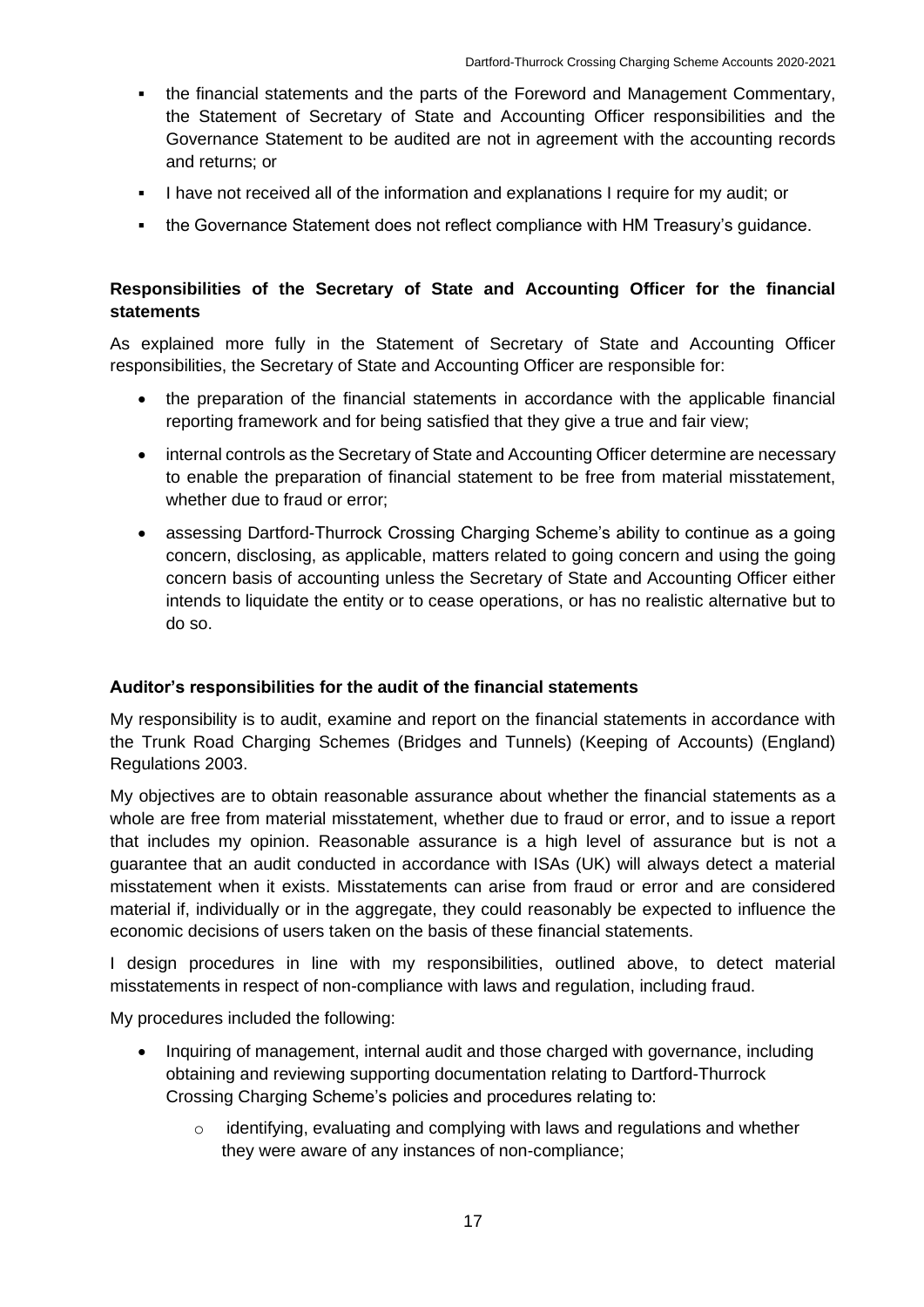- o detecting and responding to the risks of fraud and whether they have knowledge of any actual, suspected or alleged fraud; and
- o the internal controls established to mitigate risks related to fraud or noncompliance with laws and regulations including the Dartford-Thurrock Crossing Charging Scheme's controls relating to the Trunk Road Charging Schemes (Bridges and Tunnels) (Keeping of Accounts) (England) Regulations 2003 and Managing Public Money.
- discussing among the engagement team regarding how and where fraud might occur in the financial statements and any potential indicators of fraud. As part of this discussion, I identified potential for fraud in the following areas: revenue recognition, manipulation of key estimates and the posting of journal entries.
- obtaining an understanding of Dartford-Thurrock Crossing Charging Scheme's framework of authority as well as other legal and regulatory frameworks that Dartford-Thurrock Crossing Charging Scheme operates in, focusing on those laws and regulations that had a direct effect on the financial statements or that had a fundamental effect on the operations of Dartford-Thurrock Crossing Charging Scheme. The key laws and regulations I considered in this context included the Trunk Road Charging Schemes (Bridges and Tunnels) (Keeping of Accounts) (England) Regulations 2003, the A282 Trunk Road (Dartford-Thurrock Crossing Charging Scheme) Order 2013 as amended, tax Legislation and Managing Public Money.

In addition to the above, my procedures to respond to identified risks included the following:

- reviewing the financial statement disclosures and testing to supporting documentation to assess compliance with relevant laws and regulations discussed above;
- enquiring of management, the Audit and Risk Committee and in-house legal counsel concerning actual and potential litigation and claims;
- reading minutes of meetings of those charged with governance and the Board;
- in addressing the risk of fraud through management override of controls, testing the appropriateness of journal entries and other adjustments; assessing whether the judgements made in making accounting estimates are indicative of a potential bias; and evaluating the business rationale of any significant transactions that are unusual or outside the normal course of business; and
- reviewing the rates applied to road user crossings, and in penalty charge and enforcement, to ensure that they have been applied in line with the legislation.

I also communicated relevant identified laws and regulations and potential fraud risks to all engagement team members and remained alert to any indications of fraud or non-compliance with laws and regulations throughout the audit.

A further description of my responsibilities for the audit of the financial statements is located on the Financial Reporting Council's website at: www.frc.org.uk/auditorsresponsibilities. This description forms part of my report.

In addition, I am required to obtain evidence sufficient to give reasonable assurance that the income and expenditure reported in the financial statements have been applied to the purposes intended by Parliament and the financial transactions conform to the authorities which govern them.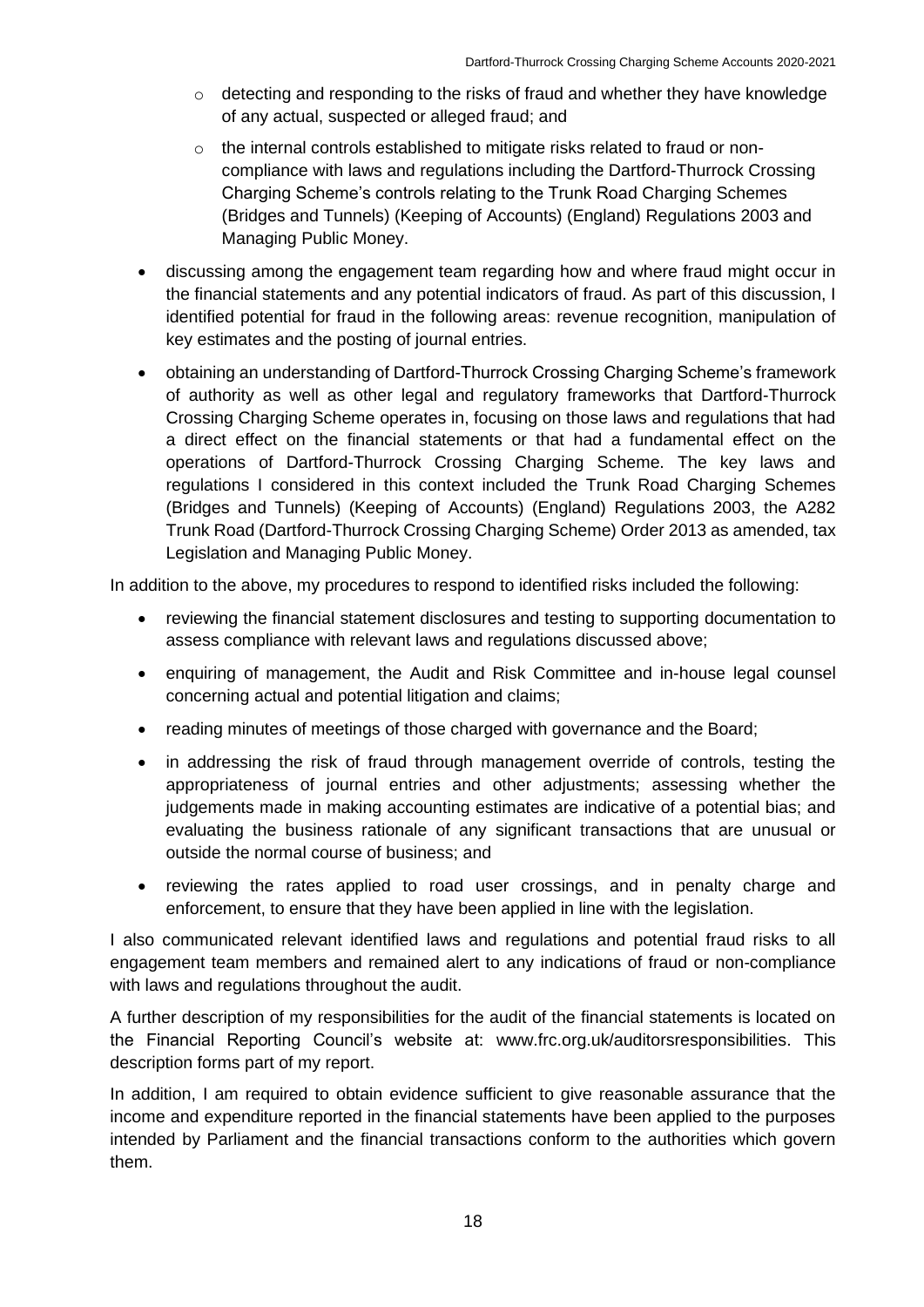I communicate with those charged with governance regarding, among other matters, the planned scope and timing of the audit and significant audit findings, including any significant deficiencies in internal control that I identify during my audit.

#### **Gareth Davies**

**Date 12 January 2022** 

### **Comptroller and Auditor General**

National Audit Office 157-197 Buckingham Palace Road Victoria London SW1W 9SP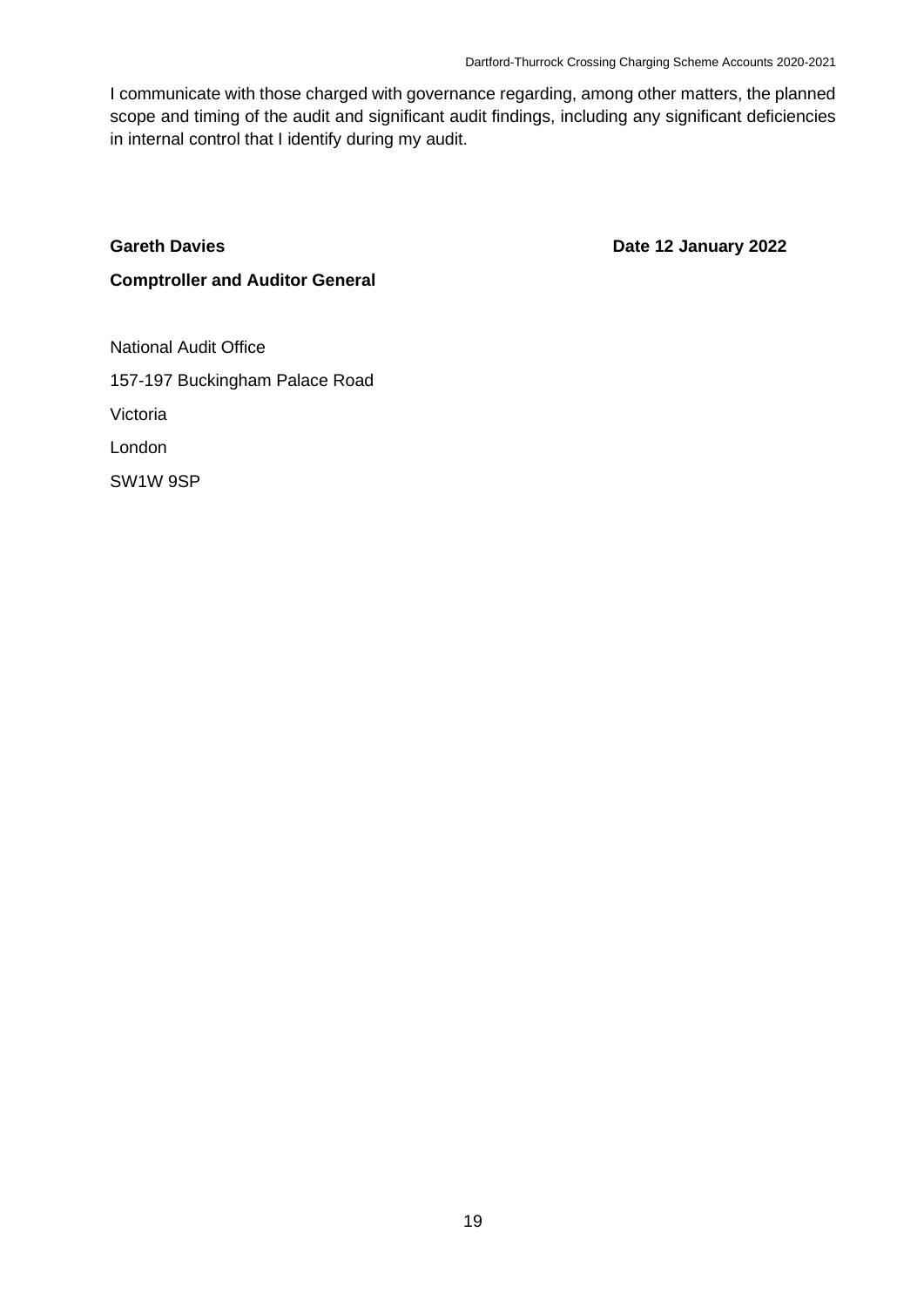# **Statement of Income and Expenditure for the year ended 31 March 2021**

|                                      |                | 2020-21              | 2019-20                |
|--------------------------------------|----------------|----------------------|------------------------|
| <b>Income</b>                        | <b>Note</b>    | £000                 | £000                   |
| Dart Charge operation                | 2              | 161,286              | 208,893                |
| Rental income                        | $\overline{c}$ | 117                  | 117                    |
|                                      |                | 161,403              | 209,010                |
| <b>Expenditure</b>                   |                |                      |                        |
| Managing agent<br>contractor's costs | 3              | (39, 866)            | (46, 680)              |
| Impairment of receivable             | 3              | (43, 647)            | (44, 103)              |
| Other expenditure                    | 3              | (9,270)<br>(92, 783) | (11,396)<br>(102, 179) |
| Net proceeds for the                 |                |                      |                        |
| year                                 | $\overline{4}$ | 68,620               | 106,831                |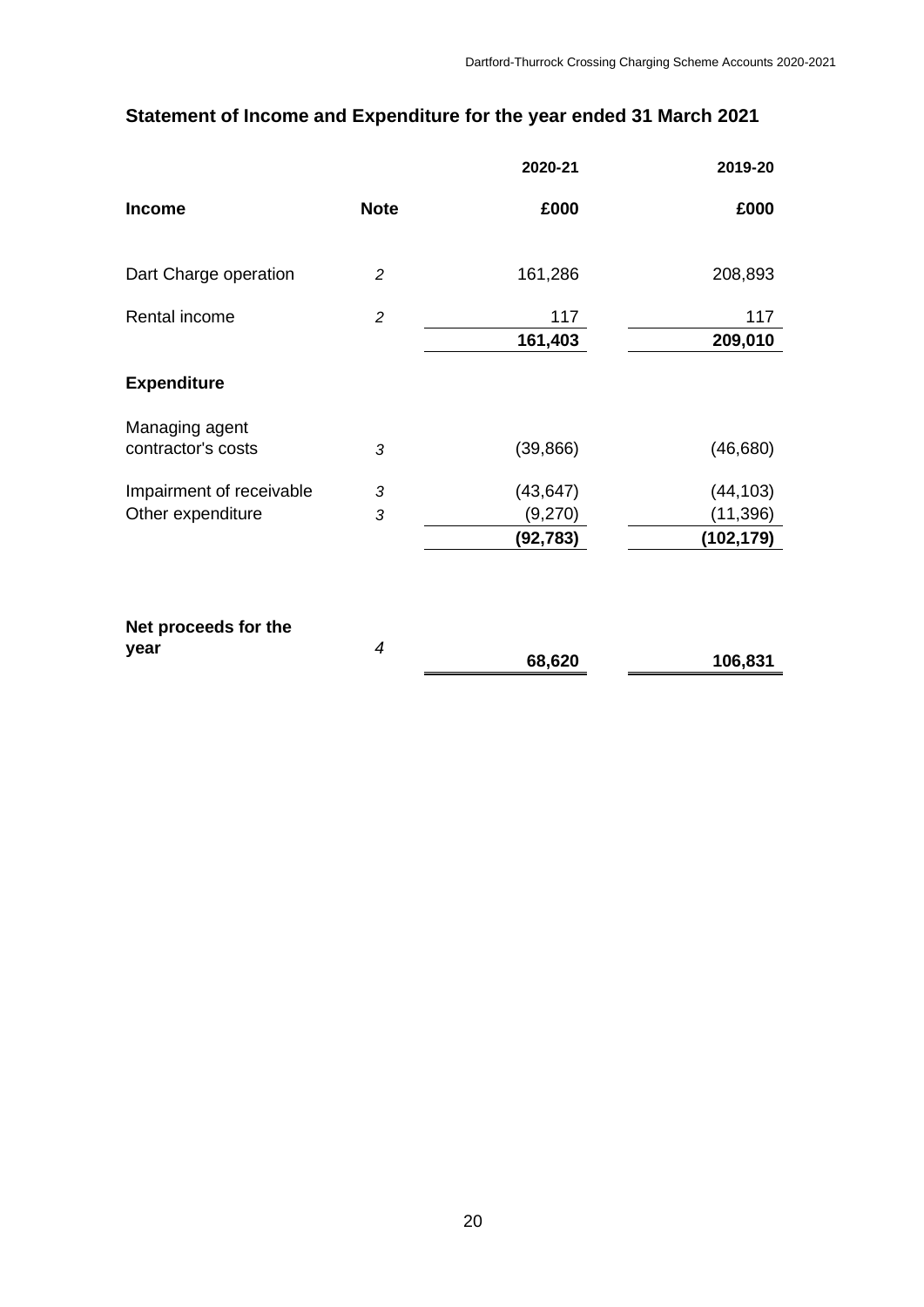# **Statement of Capital Expenditure for the year ended 31 March 2021**

|                                    | 2020-21 | 2019-20 |
|------------------------------------|---------|---------|
|                                    | £000    | £000    |
| <b>EU Directive- Tunnel Safety</b> | 264     | 185     |
| Other                              | 241     | 1,571   |
|                                    | 505     | 1,756   |

Further detail on expenditure is provided in Note 3.

The Notes on pages 23 to 36 form part of these accounts.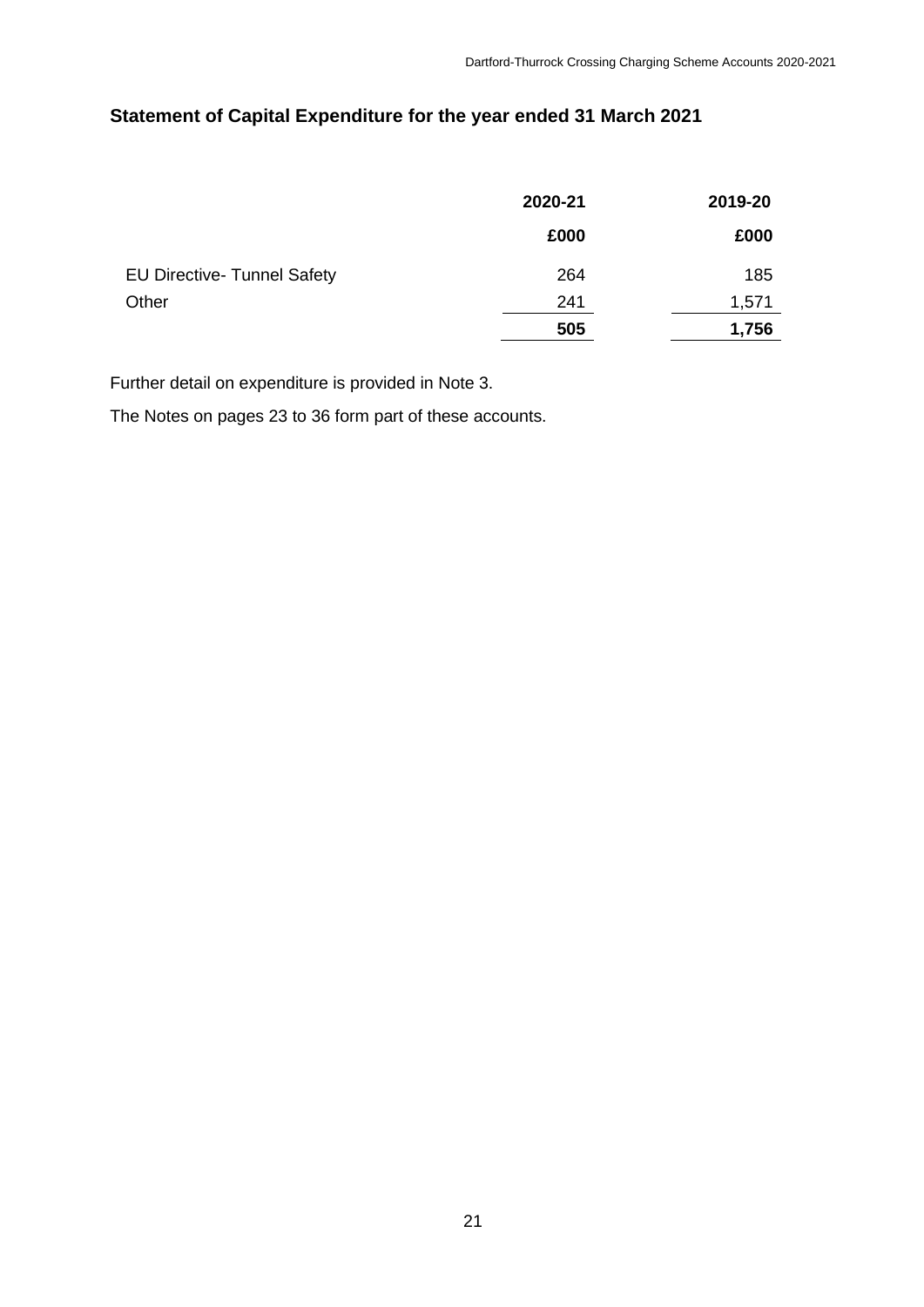# **Statement of Assets and Liabilities as at 31 March 2021**

|                                                          |             | 2020-21   | 2019-20   |
|----------------------------------------------------------|-------------|-----------|-----------|
|                                                          | <b>Note</b> | £000      | £000      |
| <b>Current Assets</b>                                    |             |           |           |
| Cash at bank<br>Trade and other                          | 5           | 28,443    | 37,949    |
| receivables                                              | 5           | 35,917    | 33,826    |
|                                                          |             | 64,360    | 71,775    |
|                                                          |             |           |           |
| <b>Current Liabilities</b>                               |             |           |           |
| Trade and other<br>payables                              | 6           | (64, 360) | (71, 775) |
| <b>Current Assets less</b><br><b>Current Liabilities</b> |             |           |           |

The Notes on pages 23 to 36 form part of these accounts

**Nick Harris**  Accounting Officer 11 January 2022

 $e^{\pi}$ 

**Vanessa Howlison**  Chief Finance Officer 11 January 2022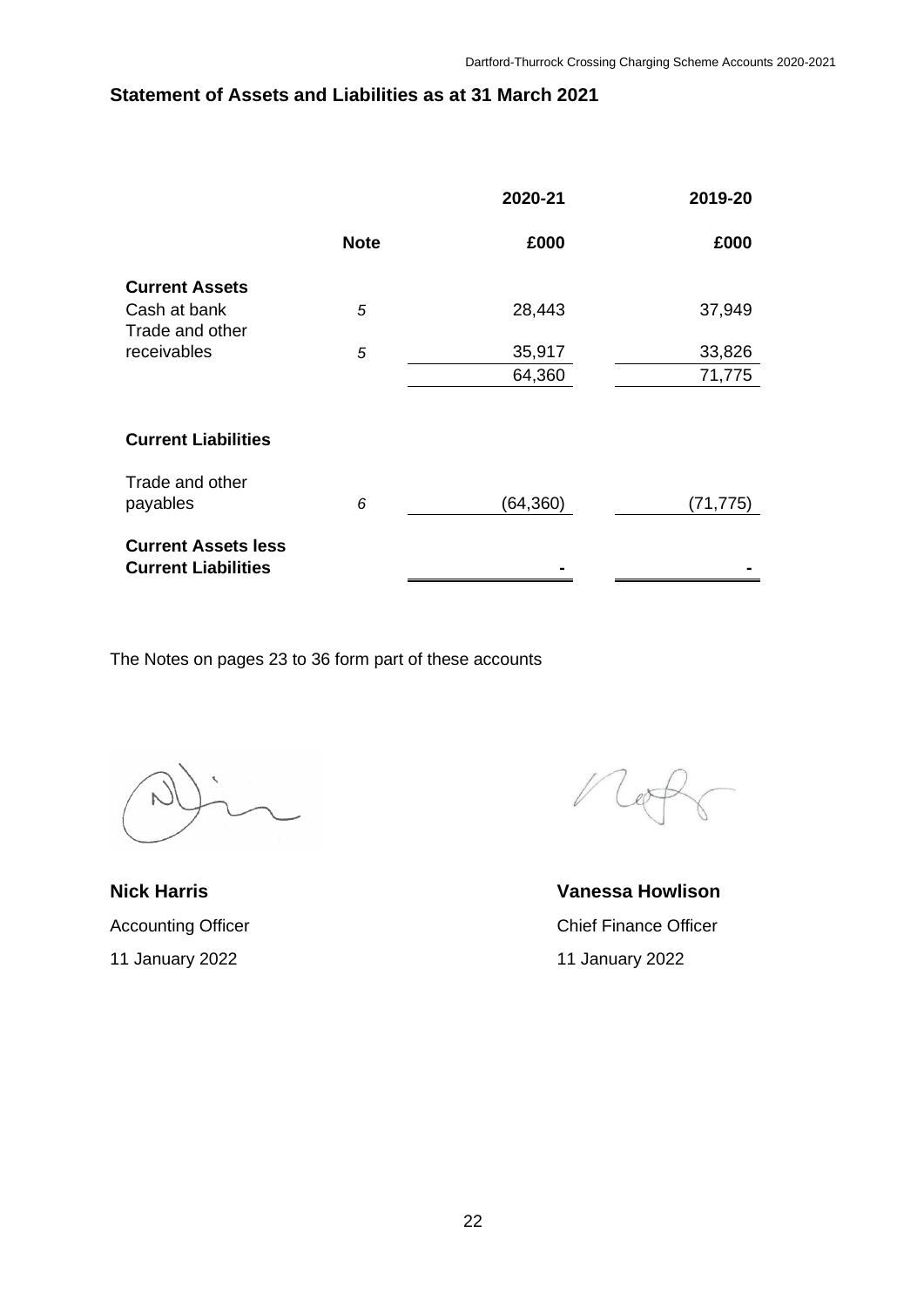# **Notes to the Accounts**

# **1. Statement of accounting policies**

# **1.1 Accounting Convention**

The accounts have been prepared in accordance with the statutory requirements of the Trunk Scheme Charging Regulations, which require accounts showing the net proceeds of the scheme, as well as a statement of income and expense, and a statement of capital expenditure.

Additionally, the accounts implement the requirements of the Accounts Direction given by HM Treasury (Appendix A) including the preparation of a statement of assets and liabilities. In accordance with the specific directions in the regulations and accounts direction, no statement of cash flows, or of changes in equity, is provided.

In all other respects - and in determining amounts to be recognised as income, expenses, assets or liabilities, or recognisable as assets or liabilities - the Scheme applies the requirements of International Accounting Standards as adapted or implemented in HM Treasury's Financial Reporting Manual, as required in the Accounts Direction and described further in the specific accounting policies below.

The accounts are prepared from the point of view of the charging scheme itself.

The scheme's expenses including capital expenditure are settled in full by Highways England, itself funded by Parliament and working on behalf of the Secretary of State as the charging authority. A receivable from Highways England is recognised equal to any balances due to suppliers at the end of the year in recognition of this financing arrangement.

The net assets arising from the charging scheme – comprising principally cash, accruals-based receivables due from road users (Note 5), and deferred income comprising prepayments by road users (Note 6) – are payable under the charging scheme legislation to the department. An equal payable is therefore recognised to the department in respect of these net assets. The scheme regularly pays the cash proceeds of the scheme amounts to the department in service of this commitment.

The accounts are prepared on a going concern basis. The charging scheme for the Dartford-Thurrock River Crossing is enabled by a number of pieces of secondary legislation and there has been no indication from the Department for Transport that this legislation will be amended. In the last year new contracts for the operation of the free flow charging as well as the enforcement of tolls have been awarded on a 10 and a half year basis indicating the Departments commitment to continuing the scheme.

# **1.2 Capital expenditure**

Capital expenditure is expensed as it is incurred and included in the overall expenditure figures in these accounts. Capital expenditure will form part of the Statement of Income and Expenditure and Note 3 below, in addition to its separate presentation in the Statement of Capital Expenditure.

This policy reflects the fact that the scheme itself derives no future economic benefit from the expenditure, since net proceeds are payable in full to HM government. The relevant assets are capitalised and depreciated in the Highways England financial statements in line with the policies stated therein.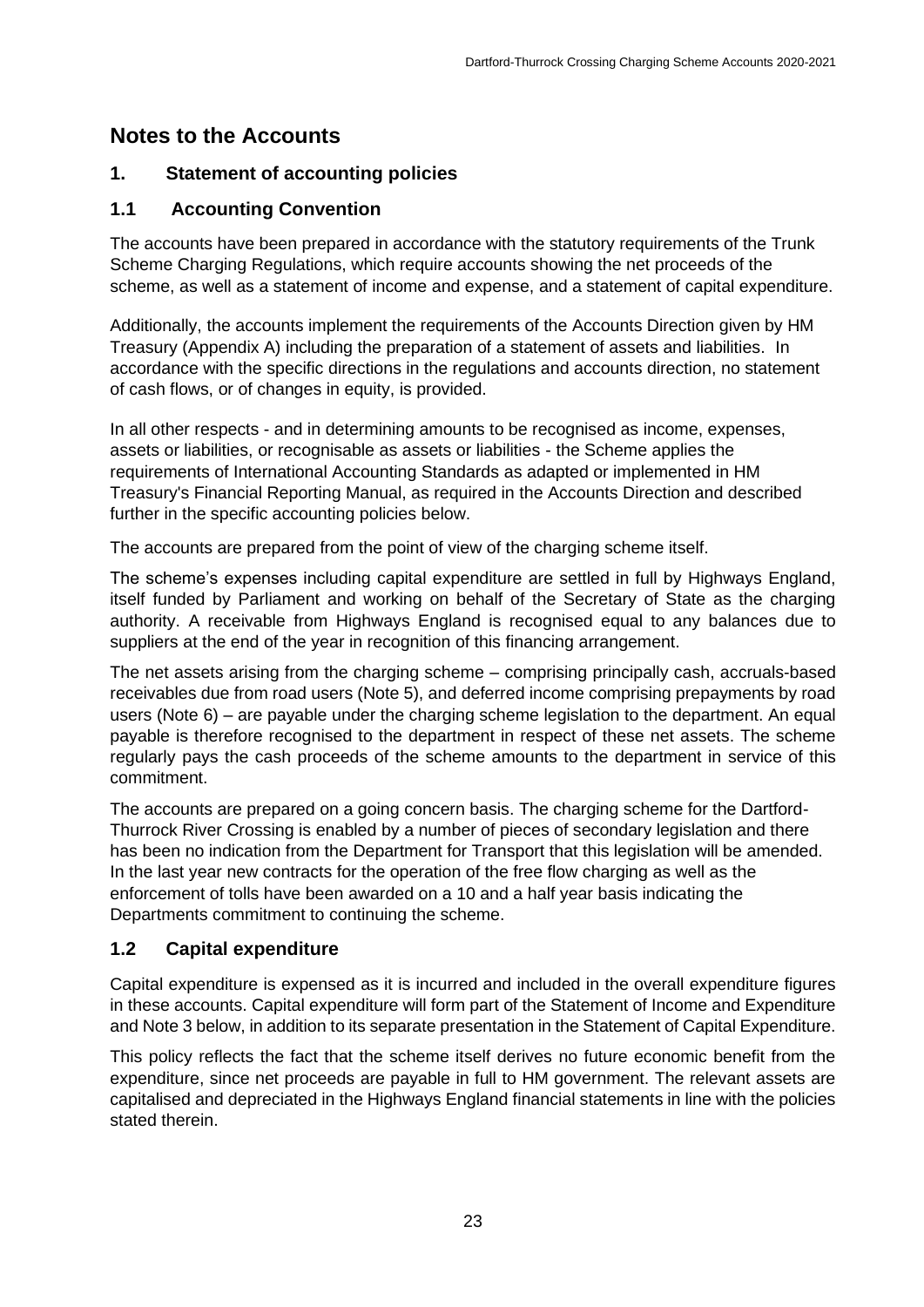### **1.3 Revenue recognition and derecognition**

The road user charge (RUC) is recognised as income on the day the road user has crossed the crossing during the chargeable period.

Fines and penalties are economic benefits payable to government for breaches of laws or regulations where there is a statutory obligation to pay.

Fines and penalties are recognised as revenue as follows:

- For non-first offenders, the Penalty Charge Notice (PCN) amount is recognised when issued.
- For first time offenders, they are given 14 days to pay and the PCN is issued when the 14 day letter is issued and the fine amount is recognised as revenue at this time. However, if the road user subsequently pays the crossing charge within that set time limit then the PCN is effectively cancelled and the PCN revenue is derecognised.
- Where on appeal the penalty is not enforced, the amount receivable is derecognised.

RUC and enforcement income is shown net of derecognition within Note 2.

Rental income received from communication network providers is recognised on a straight-line basis over the term of the lease.

Prior to 2019-20, deferred income was retained in full even when account balances had been dormant for a significant period. This was also the case for the expiry of 12-month time-limited non-accounts deposits since a process for reliably identifying those had not yet been fully implemented. Both of these conditions changed in 2019-20 when enhanced reporting was implemented to identify expired non-account balances, enabling reliable estimates to be made in support of the recognition of income. Following this change in the Scheme's practical circumstances, this policy has been clarified and expanded in respect of potential 'breakage' income.

The nature of the scheme's terms and conditions means that not all customers will fully utilise the balances they deposit with the scheme. IFRS 15 refers to revenue arising as a result of this condition as 'breakage'. This income is recognised in line with IFRS 15 breakage principles, including the recognition of revenue when the likelihood of the customer exercising its remaining rights to the income becomes remote.

For account holders, when accounts have not been used for 12 or more months, users are contacted and given an additional 3 months to keep their account active or claim a refund. If neither of these things happen, the account is closed in line with terms and conditions. A continuing stand-by obligation exists to refund users on older terms and conditions if they choose to terminate their accounts, even after this point. Nevertheless, in practice some level of credit balances are likely to remain unclaimed in perpetuity. Whilst fully honouring its contractual obligations, the scheme recognises income in respect of these credit balances to the extent that the likelihood of significant refunds becomes remote. Based on users' opportunity to claim a refund in the 3 month grace period, the fact that these balances are of reasonable age, and the scheme's monitoring of refund activity, we currently treat the 'remote' test as being met in full at the point of account closure. Refunds from this point are expected to be minimal but a small provision is included within the income balances based on the current trend data available. When refunds do arise they are treated as a derecognition of income in the period in which the refund becomes obligated. Credit balances that remain are recognised as income.

For non accounts, road users are aware that funds are time limited for 12 months upon deposit. Any funds remaining after that period are recognised as revenue.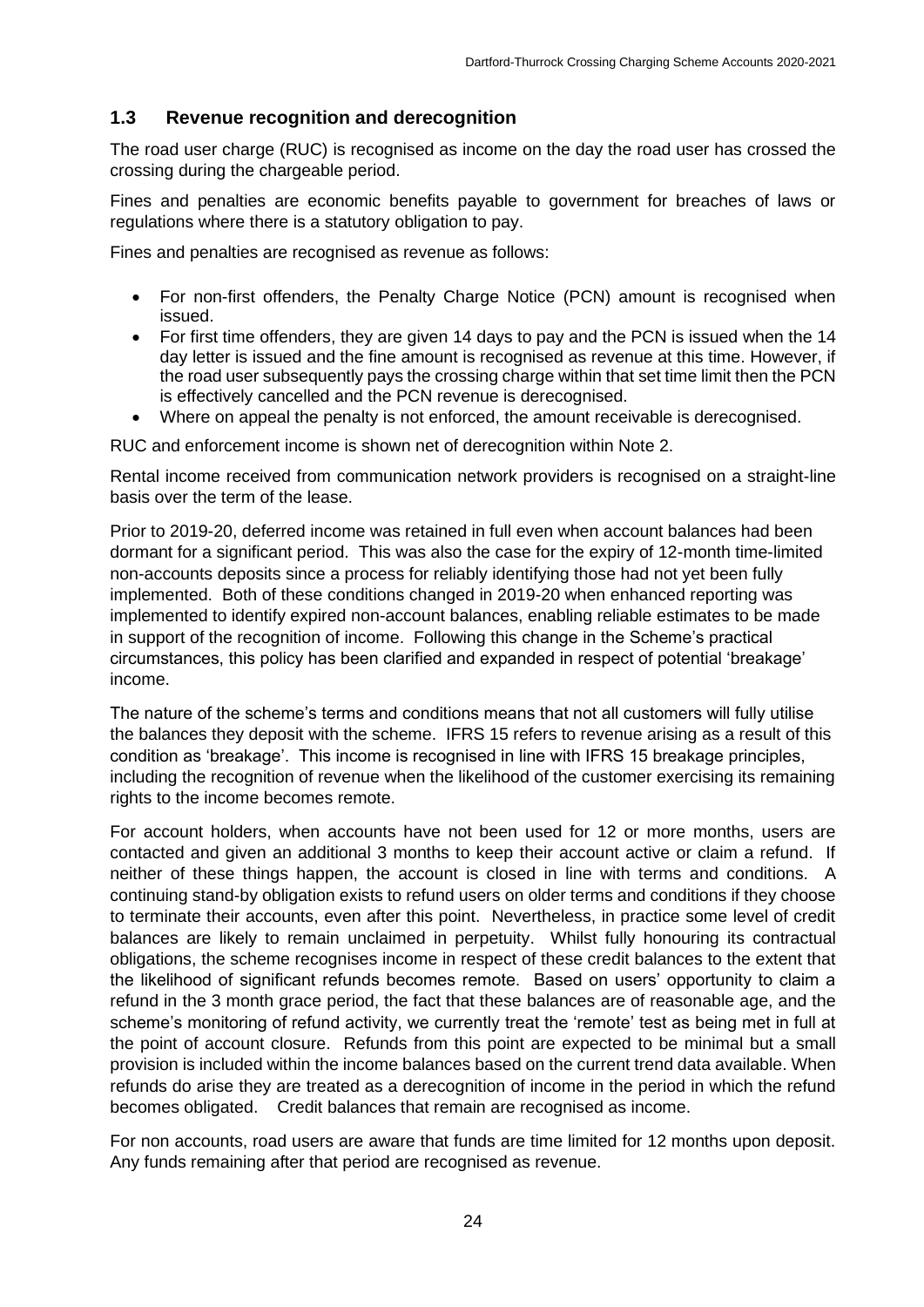## **1.4 Managing agent expenditure**

Estimation techniques are adopted to arrive at an estimated monetary amount for the expenditure incurred under the Design, Build, Finance and Operate (DBFO) contract with Connect Plus (M25) Ltd during 2020-21.

The service charge in the DBFO contract payable by Highways England encompasses the whole of the M25, including the Dartford Crossing. Therefore, an estimate has been made as to the proportion of this charge that relates to the maintenance and operation of the crossing. The estimated costs have been included based on the most appropriate allocation method determined for each expenditure type (see below) within the financial model of the DBFO contract.

| <b>Expenditure Type</b>       | <b>Total costs specific</b><br>to DRC per the<br>financial model | <b>Total costs not</b><br>specific to DRC per<br>the financial model | <b>Total</b> |
|-------------------------------|------------------------------------------------------------------|----------------------------------------------------------------------|--------------|
|                               | £m                                                               | £m                                                                   | £m           |
| Operational and<br>management | 8.4                                                              | 5.0                                                                  | 13.4         |
| Lifecycle schemes             | 0.8                                                              | 0.4                                                                  | 1.2          |
| Overhead and management       |                                                                  | 1.5                                                                  | 1.5          |
| <b>Total</b>                  | 9.2                                                              | 6.9                                                                  | 16.1         |

## **1.4.1 Operational and Management**

The types of cost associated to this category are:

- *Routine structures* Inspections and routine maintenance. The amount allocated has been derived based on the elements specific to the crossing rather than the entire M25 contract.
- **Routine service** Incident Response. This is based on the number of incidents as a percentage of the M25.
- **Other routine** Such as roads, winter service and inspection surveys are allocated as a percentage based on the length of the crossing as per the legislation compared to the total length of the M25 per the DBFO contract.
- **Charge collection and crossing** The whole amount is specific to the crossing.
- **Management activities staff** Is based on the staff capacity of the crossing depot as a percentage of the capacity of all depots.
- *Management activities facilities* Is based on the staff capacity of the crossing depot as a percentage of the capacity of all depots.
- *Lifecycle tunnels* Is based on the number of Dartford River Crossing tunnels compared to the total amount of tunnels across the M25.
- **Vehicle recovery** The whole amount is specific to the crossing.
- *Other***s** Such as vehicle recovery, lifecycle ancillaries and indeterminate costs are allocated as a percentage based on the length of the Dartford River Crossing as per the legislation against the total length of the M25 per the DBFO contract.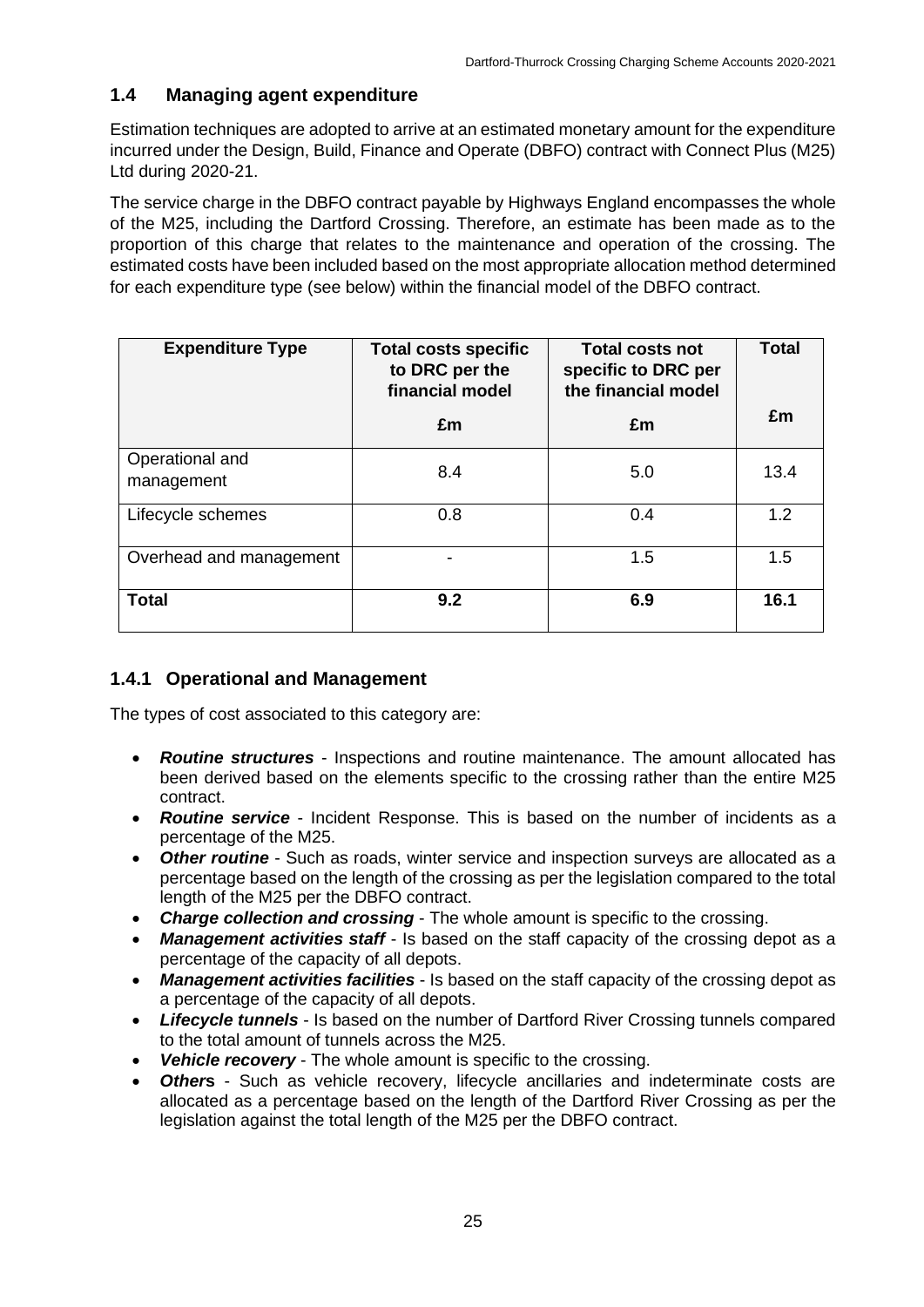### **1.4.2 Lifecycle Schemes**

The types of cost associated to this category are:

- **Pavements** Costs under this category are allocated as a percentage based on the length of the Dartford River Crossing as per the legislation against the total length of the M25 per the DBFO contract.
- *Tunnels*  the whole amount is related to the crossing.

### **1.4.3 Overhead and Management**

Cost under this category relate to the head office costs incurred by the contractor.

- *Management -* Project management, advisors and board fees are based on the contractors' best estimate of the time spent by management on an annual basis.
- *Energy -* Is based on the actual metered and unmetered supplies that are specific to Dartford River Crossing as a percentage against the total energy cost incurred through the DBFO.
- *Insurance and risk -* the percentage as per that applied to the financial model in the DBFO contract.

Further information is included in Note 3.

### **1.5 New Accounting Standards – applied**

The company has reviewed all new accounting standards, amendments and interpretations of standards that are effective during the period ending 31 March 2021. No new standards have been applied for the year ended 31 March 2021.

### **1.6 New Accounting Standards – future**

### **1.6.1 IFRS 17 Insurance Contracts**

This standard requires a discounted cash flow approach to accounting for insurance contracts and is expected to come into effect from January 2023. The Dart scheme currently has no contracts which meet the definition of insurance contracts.

### **1.7 Pension costs and treatment of indemnity as financial guarantee contract**

When the Dartford River Crossing concession was enacted, employees transferred to the private sector company (Egis, part of the Connect Plus joint venture) from Kent County Council. As part of the transfer arrangements, the Secretary of State for Transport provided an indemnity to Egis to accept the liability for any future contributions and deficit associated with the Dartford Crossing pension scheme fund.

On behalf of the charging scheme, Highways England therefore contributes to the funded defined benefit Dartford Crossing pension scheme in respect of managing agent staff who are members of that scheme. In-year contributions relating to current service are included annually in the charging scheme's expenditure (Note 3).

This indemnity is treated for accounting purposes as a financial guarantee contract under IAS 39, resulting in a financial liability measured as required by that standard at the expected cash flow, in line with IAS 37 principles. Estimation uncertainty and discounting are dealt with under Note 1.8.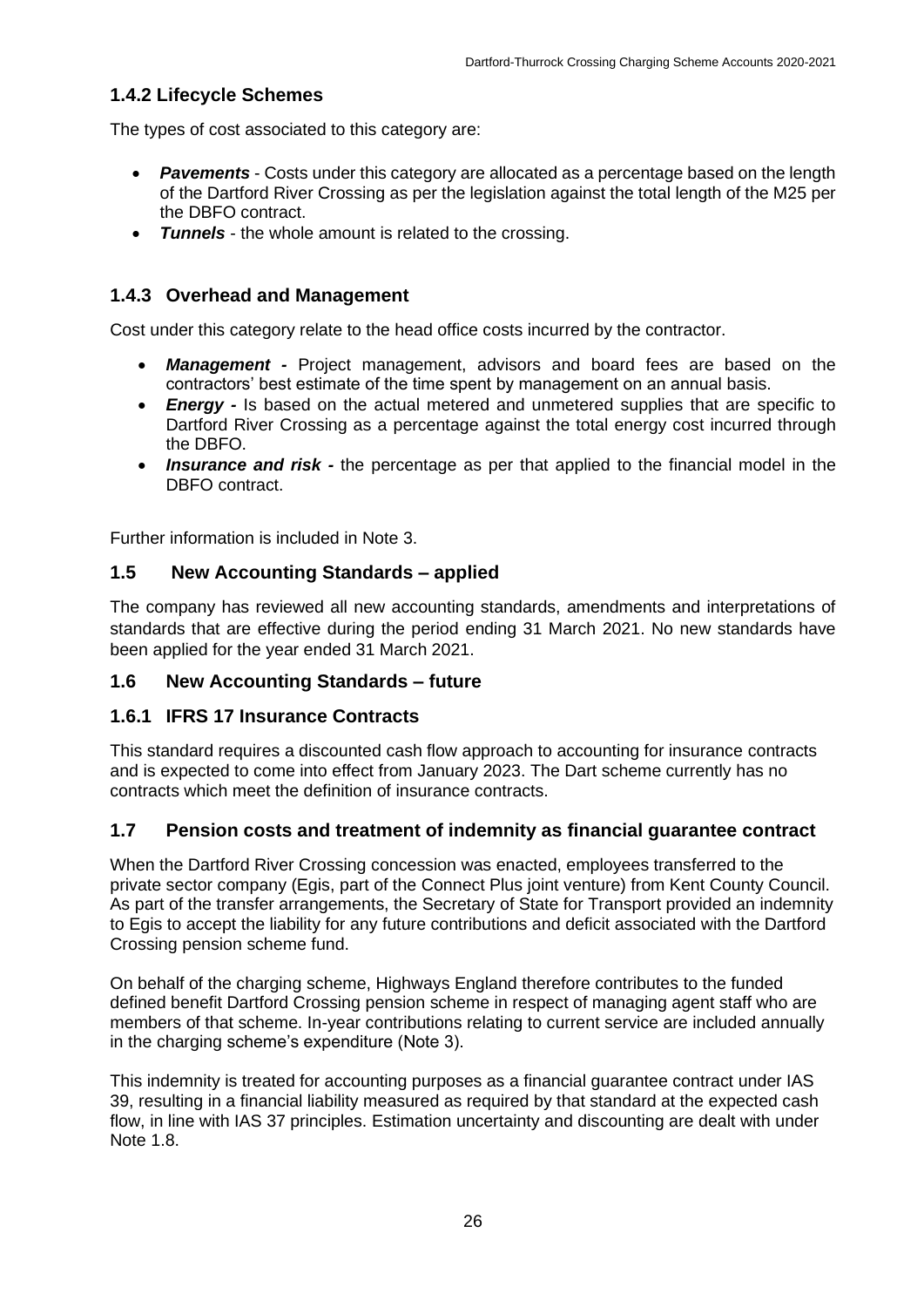### **1.8 Use of estimates**

### **1.8.1 Impairment of Receivable**

The principal area of estimation in these financial statements relates to the impairment of debt related to enforcement activities. It is inherent to the nature of the enforcement side of the Scheme's business that not all debt will ultimately prove recoverable, despite management taking all reasonable efforts with regards to credit control.

Following the principles of IFRS 9, management considers debt collectively for impairment within groups which share similar credit risk characteristics. Expected credit losses are calculated by:

- Identifying scenarios in which a loan or receivable defaults
- Estimating the cash shortfall that would be incurred in each scenario if a default were to happen
- Multiplying that loss by the probability of the default happening and
- Summing the results of all such possible default events

Because every loan and receivable has at least some probability of defaulting in the future, every loan or receivable has an expected credit loss associated with it from the moment of its origination or acquisition.

For each group, management bases an impairment on the amount required to achieve a net debt balance which matches its expectations of future cash flows. In respect of the Debt Enforcement Agency (DEA) debt, this is based on an analysis of the aggregate percentage of debt recovered in recent DEA cases before these are returned with no further action to be taken by the DEA.

For other categories, management use an analysis based on the repayment profiles over time of debt cohorts. This method has the advantage of being based on historical data to the greatest extent possible, rather than relying on fixed policies on when debts should be fully impaired.

Choosing the cohort for analysis involves judgement; the more recent the cohort, the more relevant to the debt balance at the year end, but the smaller the time range available to provide evidence of cash flows which have arisen on past debt. In light of the accounts preparation timetable and the natural cycle of enforcement debt (particularly prior to DEA referral) management have chosen debts originating between April 2020 and March 2021 to perform this analysis. Management use the assumption that the cash flow profile for this cohort of debt, including the percentage returned once they reach the last step in enforcement (DEA referral) will be a reasonable proxy for the recoverable amount of debt at the Balance Sheet date, and impair the relevant balances accordingly. The impairment expense is £43.6m (2019-20: £44.1m) this decrease by £0.5m being a net of an £7.6m increase in write-offs and a £8.1m decrease in allowance for doubtful debt.

### **1.8.2 Measurement of pension-related financial guarantee contract liability**

The measurement of expected cash outflows under the financial guarantee contract described in Note 1.7 is determined using IAS 37 principles. The key source of information for the asset and liability position is the advice of actuaries provided to the trustees of the pension scheme, which include representatives of the charging authority. The most recent actuarial valuation was performed as of September 2020 by actuarial consultants Lane, Clark & Peacock LLP.

The charging scheme will incur net cash outflow in excess of in-year contributions for service (which in common with pensions accounting in general are not anticipated since they relate to future operations) where there is an excess of liabilities for pension payments over scheme assets at any point up to the pension scheme discharging its final obligation. Determining the expected cash flows therefore involves determining whether any excess of pension liabilities over assets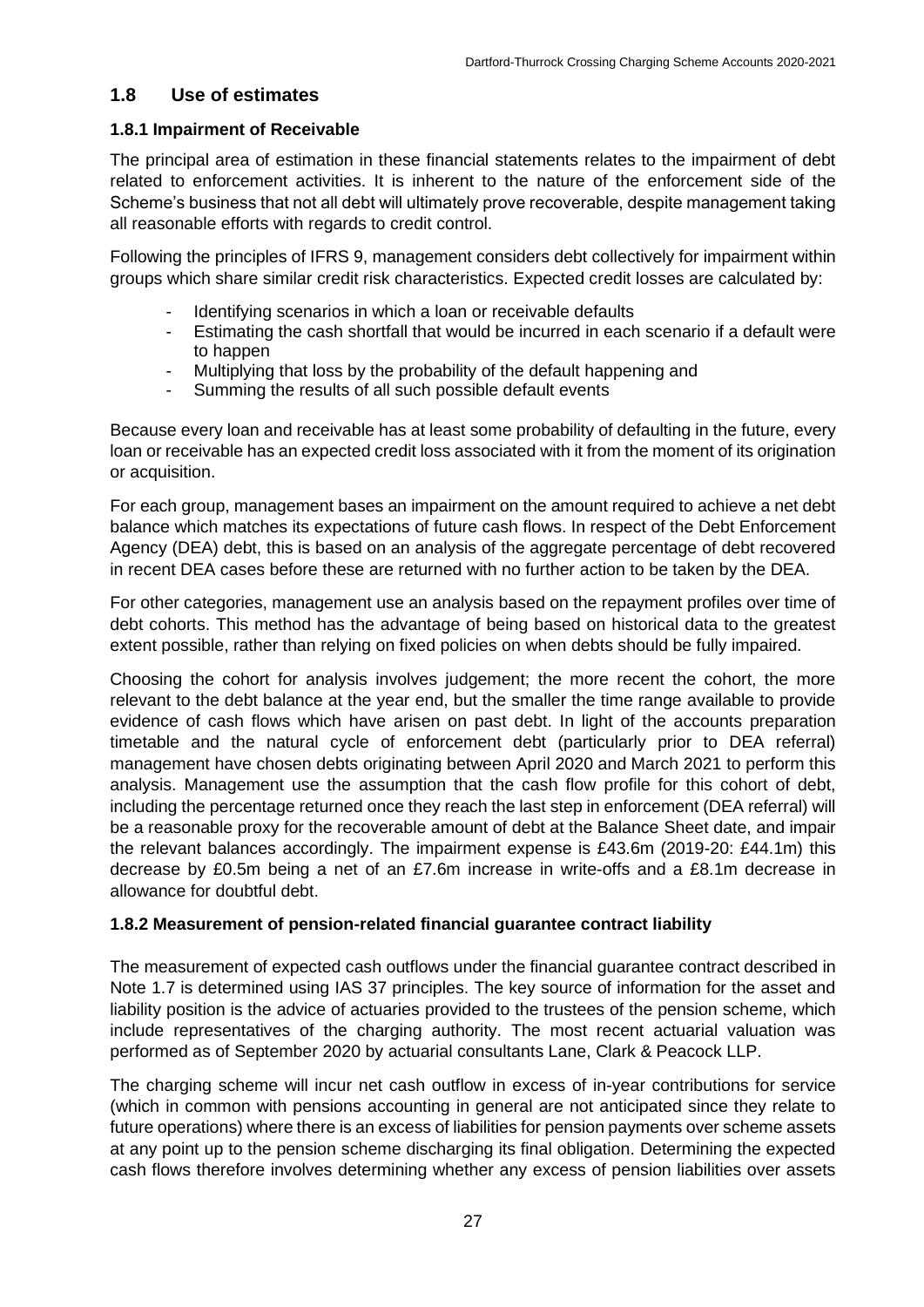exists at the Balance Sheet date, which in turn relies on the valuation approach to both assets and liabilities. Assets are measured at fair value.

The scheme's advisers apply a discount rate equivalent to the expected return on assets in determining whether a deficit exists. This is a key judgement from the schemes point of view and results in a surplus of £1.0m as at 31 March 2021. This shows a change of £2.2m from a deficit of £1.2m recorded in the previous valuation as at 31 March 2020. This surplus is made up of gross assets of £67m offset against liabilities of £66m.

The value of the pension fund may increase or decrease in the future based on actuarial assumptions, actual investment performance and experience of the extent of future obligations, resulting in a total net liability or a total net asset. To the extent that any future deficit arises, this represents a liability to the Secretary of State for Transport and the charging scheme. The charging authority is working with the pension scheme's trustees to maximise the return on investment from scheme assets to minimise the funding gap.

For accounting purposes, the charging scheme uses a more prudent discount rate assumption, using the 'bonds basis' applied in the most recent full actuarial valuation. This choice has been made because while the indemnity is accounted for under IFRS 9, IAS 19 Employee Benefits provides the closest guidance in respect of pension scheme liability discount rates which management has applied to this scenario, namely the use of yields related to high quality corporate bonds at the year end. This results in a valuation of the net deficit at £4.0m. Key indicators used to determine the bonds basis valuation include;

| <b>Discount Rate For Bonds Basis</b> | $0.7%$ pa |
|--------------------------------------|-----------|
| Retail Price Index (RPI)             | $3.1%$ pa |
| Consumer Price Index (CPI)           | 2.2% pa   |

#### **2. Income**

|                                 | 2020-21 | 2019-20 |
|---------------------------------|---------|---------|
|                                 | £000    | £000    |
| <b>Dart Charge Operation</b>    |         |         |
|                                 |         |         |
| Road user charge (accounts)     | 71,669  | 90,227  |
| Road user charge (non-accounts) | 30,591  | 45,392  |
| Enforcement                     | 58,718  | 72,931  |
| Abnormal load                   | 308     | 343     |
|                                 | 161,286 | 208,893 |
| <b>Other Income</b>             |         |         |
| Rental                          | 117     | 117     |
|                                 | 161,403 | 209,010 |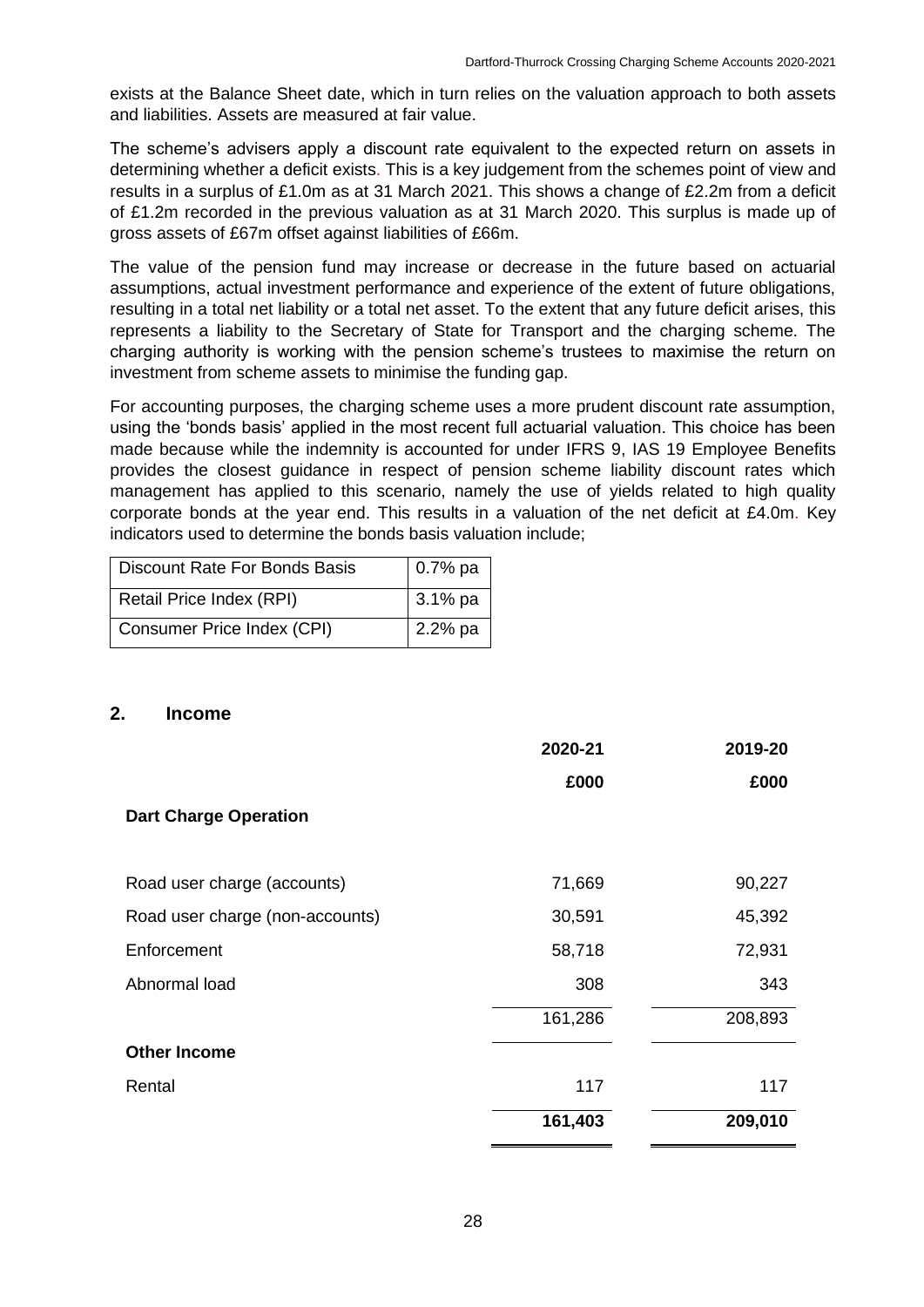In 2020-21 income has decreased by £47.6m. The majority of this decrease (£38.5m) is related to the impact of the Covid-19 pandemic both on the volume of vehicles using the crossing and on enforcement practices. Account and non-account traffic volumes were down 25.5% on 2019-20 volumes and subsequently led to a 28% reduction in the number of PCN issued.

In addition there has been a reduction (£9.1m) in the value of aged deferred income recognised in year. Policy was actioned in 2019-20 that allowed us to close accounts where there has been no activity for 12 months, refunding or recognising the income when no refund has been claimed. Non accounts road users are aware that funds are time limited for 12 months upon deposit and any funds remaining after that period are recognised as revenue. As 2019-20 was the first time this was actioned the historic balances were significant and as expected future aged income recognition is now at a much reduced level.

The Dart Charge scheme incentivises road users to create Dart Charge accounts by offering discounted charges to use the crossing. During the financial year £71.7m (2019-20: £90.2m) was recognised in respect of these accounts which included £1.5m (2019-20 £3.5m) in relation to the aged deferred income recognition detailed above. That figure includes a provision of £0.2m to reflect probable future refunds to customers whose accounts have been closed.

During the financial year £30.6m (2019-20: £45.4m) has been recognised as Dart Charge nonaccount RUC income. The majority of this income is collected from less frequent users of the crossing and includes £3.4m (2019-20 £10.5m) in relation to the aged deferred income recognition detailed above.

Enforcement income relates to road users who have used the crossing but have failed to make a RUC payment within the required timescale, with a resultant PCN liability materialising. Enforcement income has been valued and recognised at £58.7m (2019-20 £72.9m). The decrease of £14.2m is due to both the reduced use of the crossing and lockdown restrictions which have been in place during the course of the year which have limited the amount of enforcement activity undertaken.

Abnormal loads income of £0.3m has been received from vehicles which require an escort to travel across the crossing, this is in-line with the previous year.

Dart Charge income is reported net of refunds made.

Rent received from communication network providers amounted to £0.1m during the financial year.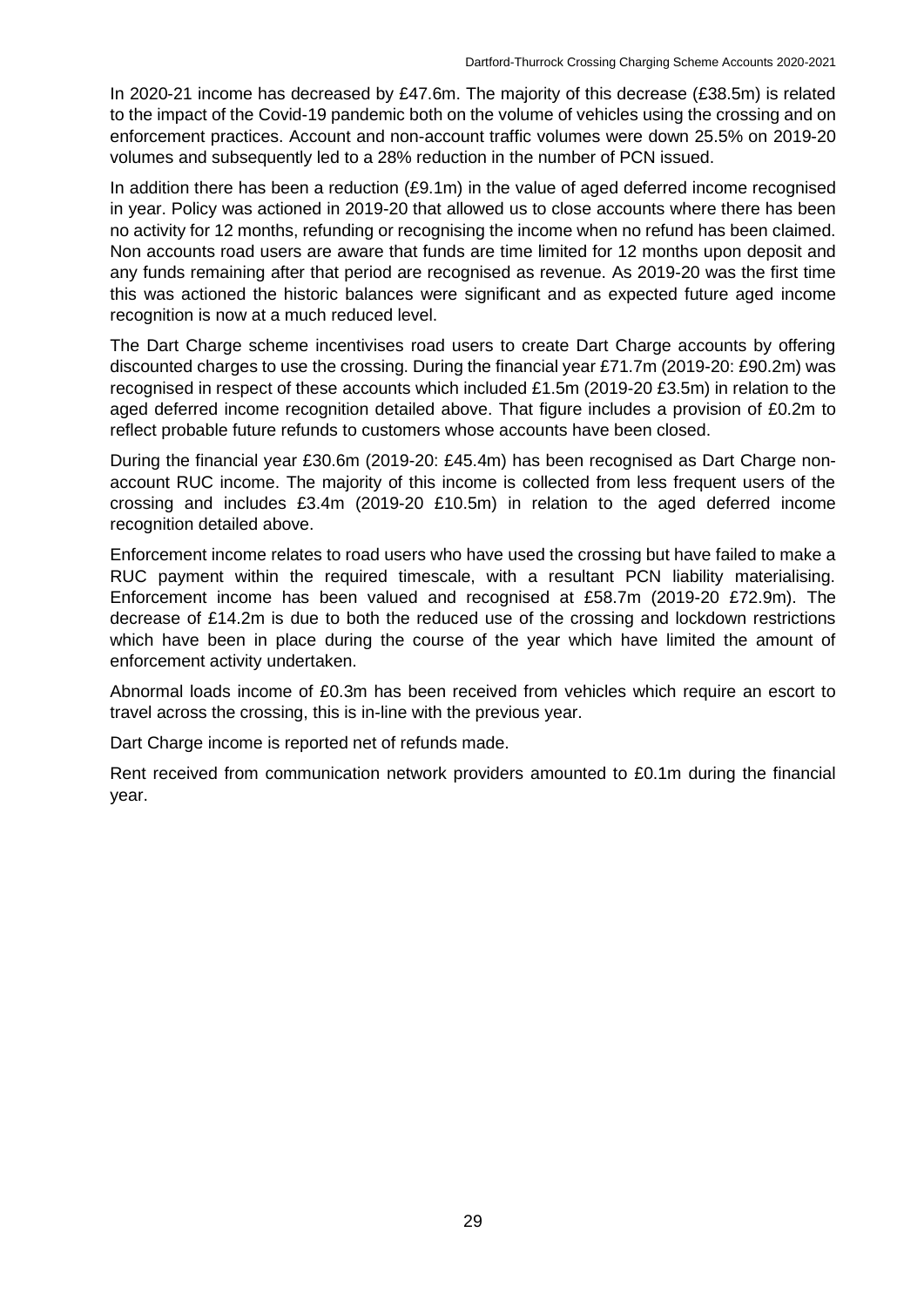# **3**. **Expenditure**

|                                             | 2020-21 | 2019-20 |
|---------------------------------------------|---------|---------|
|                                             | £000    | £000    |
| <b>Managing Agent Contractor's</b><br>costs |         |         |
| Connect Plus (M25) Ltd                      | 16,089  | 21,994  |
| <b>Emovis Operations (Leeds) Ltd</b>        | 23,777  | 24,687  |
|                                             | 39,866  | 46,681  |
| <b>Impairment to Income</b>                 |         |         |
| Road user charge                            |         |         |
| Write offs                                  | 3,609   | 1,930   |
| Movement in allowance                       |         |         |
| for doubtful debt                           | 1,047   | 2,036   |
| Enforcement                                 |         |         |
| Write offs                                  | 36,724  | 30,824  |
| Movement in allowance                       |         |         |
| for doubtful debt                           | 2,267   | 9,313   |
| <b>Other Expenditure</b>                    | 43,647  | 44,103  |
| Dart Charge                                 | 4,187   | 4,818   |
|                                             |         |         |
| <b>Highways England Staff</b>               | 3,532   | 3,735   |
| Safety scheme                               | 31      | 23      |
| EU tunnel directive on safety               | 264     | 185     |
| Technology projects safety                  | 407     | 352     |
| Network resilience                          | 22      | 677     |
| Routine maintenance                         | 61      | 859     |
| <b>Pension Costs</b>                        | 766     | 746     |
|                                             | 9,270   | 11,395  |
|                                             | 92,783  | 102,179 |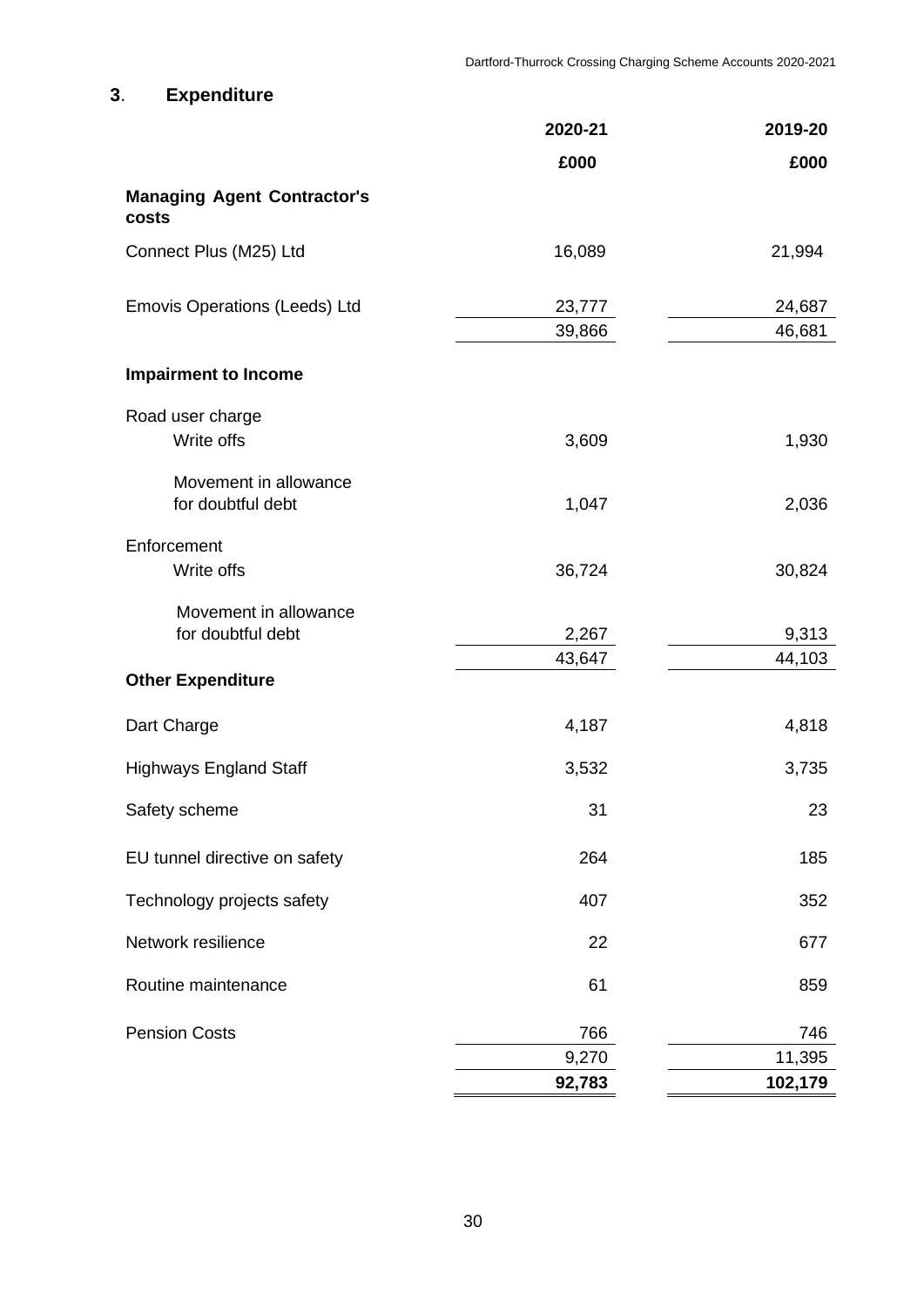Dartford River Crossing costs relating to the Connect Plus contract is an apportionment of the total costs payable by Highways England to Connect Plus for the M25 DBFO contract. The estimated costs included are based on the most appropriate allocation method determined for the three expenditure types within the financial model of the DBFO contract.

The expenditure of £16.1m (2019-20: £22.0m) includes:

- Operational & management £13.4m (2019-20: £19.8m)
- Life cycle schemes £1.2m (2019-20 £1.0m)
- Overhead and management costs £1.5m (2019-20: £1.2m)

A monthly payment is made to Emovis as the service provider for the Dart Charge scheme. The service payment and maintenance charge are fixed, while a variable payment is made based on the activities performed by the company during the month. This has resulted in a slight decrease in costs to £23.8m in year (2019-20 £24.7m).

RUC and enforcement receivables have been impaired by £43.6m (2019-20: £44.1m).

Dart Charge cost of £4.2m (2019-20: £4.8m) includes £3.6m for Traffic Enforcement charge, £0.5m residual cost of setting up and delivering the Dartford Free Flow Charging (Dart Charge) project and £0.1m in respect of Audit fee.

Highways England staff costs of £3.5m (2019-20: £3.7m) have decreased slightly by £0.2m predominantly due to a reduction in traffic officer costs in year.

The £0.3m (2019-20: £0.2m) EU Tunnel Directive on Safety costs relate to the delivery of the Passive Fire Protection in the East Tunnel project which commenced in 2016-17. The project involved upgrading the passive fire protection within to tunnel to improve protection in the tunnel structure in case of a serious vehicle fire. The scheme completed in 2020-21.

The Technology Projects Safety cost of £0.4m (2019-20: £0.4m) relates to payments to the police enforcement authority for equipment and work along the crossing.

Network Resilience work of £0.02m (2019-20: £0.7m) relates to works for the A282 Dartford Crossover scheme. The scheme completed in 2019-20, with only small residual balances outstanding in 2020-21

Routine Maintenance costs decreased to £0.1m (2019-20: £0.9m) as work to deliver the A282 J1a incident response station completed in year.

Highways England made monthly contribution payments to the Dartford Crossing pension schemes amounting to £0.8m over the financial year (2019-20: £0.7m) reflecting in-year service costs. A liability is also recognised in respect of the financial guarantee provided over this pension scheme (see Notes 1.7, 1.8 and 6).

### **4. Net proceeds**

The income of £161.4m (2019-20: £209.0m) collected on behalf of Highways England by the managing agent is payable to the department. This income is appropriated in aid within the departmental resource accounts. The gross expenditure of £92.8m (2019-20: £102.2m) has been financed through the parliamentary supply to the department.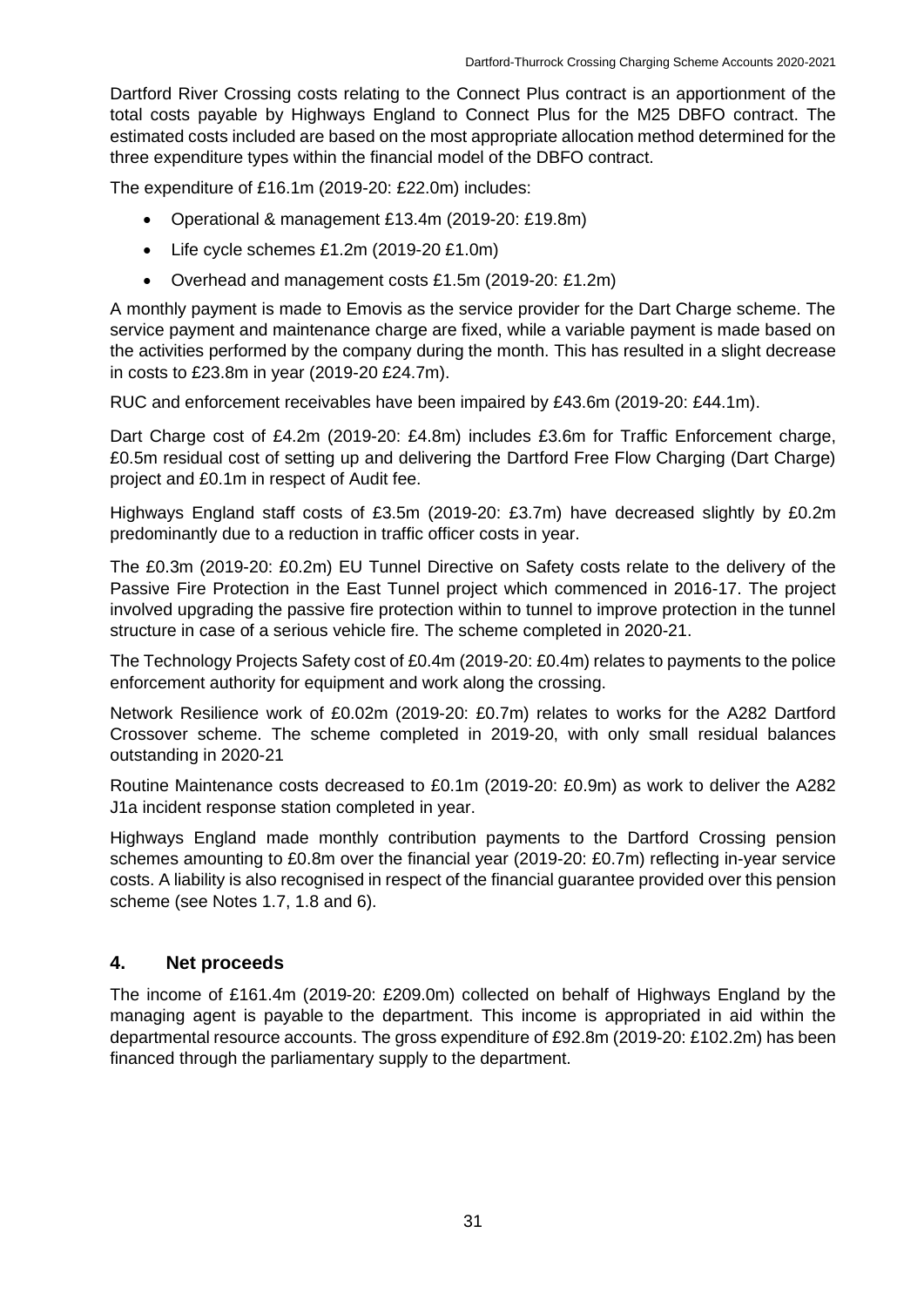### **5. Current assets**

|                                                       |                     | 2020-21   |                     | 2019-20 |
|-------------------------------------------------------|---------------------|-----------|---------------------|---------|
|                                                       | £000                | £000      | £000                | £000    |
| <b>Cash at bank</b>                                   |                     | 28,443    |                     | 37,949  |
| <b>Cash in transit</b><br>Road user charge (accounts) |                     | 794       |                     | 490     |
| Road user charge (non-accounts)                       |                     | 98        |                     | 50      |
| <b>Accrued Income (Enforcement)</b>                   |                     | 77        |                     | 119     |
| <b>Accrued Income (Rental)</b>                        |                     | 69        |                     | 69      |
| <b>Prepayment</b>                                     |                     | 36,713    |                     | 31,022  |
| <b>Receivables</b>                                    |                     |           |                     |         |
| Road user charge<br>Allowance for doubtful debt       | 7,773<br>(6, 573)   | 1,200     | 6,958<br>(5, 525)   | 1,433   |
| Enforcement<br>Allowance for doubtful debt            | 77,922<br>(70, 933) |           | 77,218<br>(68, 666) |         |
|                                                       |                     | 6,989     |                     | 8,552   |
| <b>Financing due from Highways</b><br><b>England</b>  |                     | (10, 023) |                     | (7,909) |
|                                                       |                     | 64,360    |                     | 71,775  |

Cash at bank represents amounts received by Highways England in respect of RUC's, enforcement and Dart Charge prepayments not yet paid over to the department. These are payable to Department once a road user has made both a payment and completed a crossing.

Cash in transit relates to customer top-ups received by Emovis Operations (Leeds) Ltd as at 31 March 2021 where the cash has not yet been received by Highways England.

Accrued income for enforcement relates to penalty charge payments acknowledged by the service provider which have not yet been received by Highways England. Accrued income for rents relates to rents due from tenants on Dartford land which have not yet been received by Highways England.

The prepayment relates to the continued toll operation payments made to the M25 DBFO contractor. The crossing moved to toll-less operations in 2014, however the DBFO contract continued to include fixed payments for toll operations which are now no longer provided, so a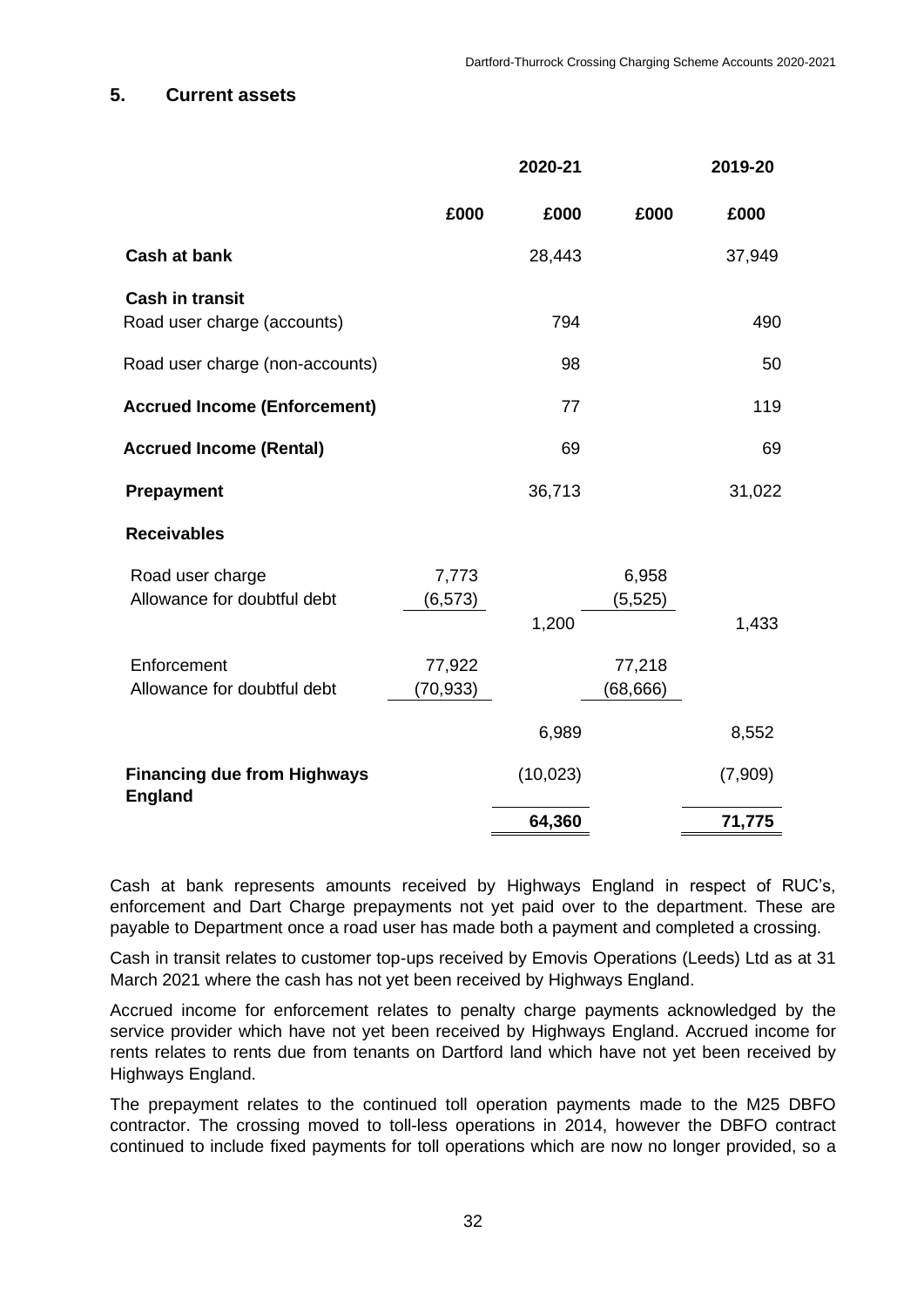prepayment has been recognised to reflect the amount to be recovered once changes are made to the contract.

Receivables relate to the crossings which have not been paid for as at the end of the financial year. Due to the inherent risk of evasion related to a scheme of this nature, an allowance for doubtful debts has been recognised as an expense to the accounts. This has subsequently reduced the receivable balance from £85.7m to £8.2m and represents the amount estimated as recoverable.

The financing due from the Highways England represents the funding due to meet the charging scheme's accrued expenditure and pension-related financial guarantee contract, net of prepayments, on the basis that these balances all relate to expenditure streams settled by Highways England on the scheme's behalf.

### **6. Trade and other payables**

|                                                             | 2020-21<br>£000 | 2019-20<br>£000 |
|-------------------------------------------------------------|-----------------|-----------------|
| Trade payables                                              | 3,411           | 161             |
| Amounts to be paid over to the<br>department                | 18,463          | 26,644          |
| Accrued expenditure                                         | 18,629          | 18,487          |
| Deferred Income- Prepaid road user<br>charge                | 19,857          | 22,483          |
| guarantee of defined<br>Financial<br>benefit pension scheme | 4,000           | 4,000           |
|                                                             | 64,360          | 71,775          |

The trade payables balance includes £3.2m relating to February 2021 managing agent invoices paid in April 2021 with the balance relating to employee National Insurance Contributions and pension contributions.

The £18.5m payable to the department consists of:

- RUC's collected for the period 25 to 31 March 2021 and to be paid over to the department once they have cleared the Highways England bank account (post 31 March 2021)
- Outstanding road user and penalty charge revenue, net of road user prepayments, which has not been paid over to the department by 31 March 2021

Accrued expenditure represents work carried out but not invoiced at 31 March 2021. Of the £18.6m (2019-20: £18.5m) £16.1m relates to DBFO Service Charge, £2.2m relates to the Dart Charge operation and the remainder relates to other programme accruals and the audit fee.

Deferred income is £19.9m (2019-20: £22.5m) and relates to prepaid RUC payments. These payments are held in a bank account until the road user has made a crossing or requested a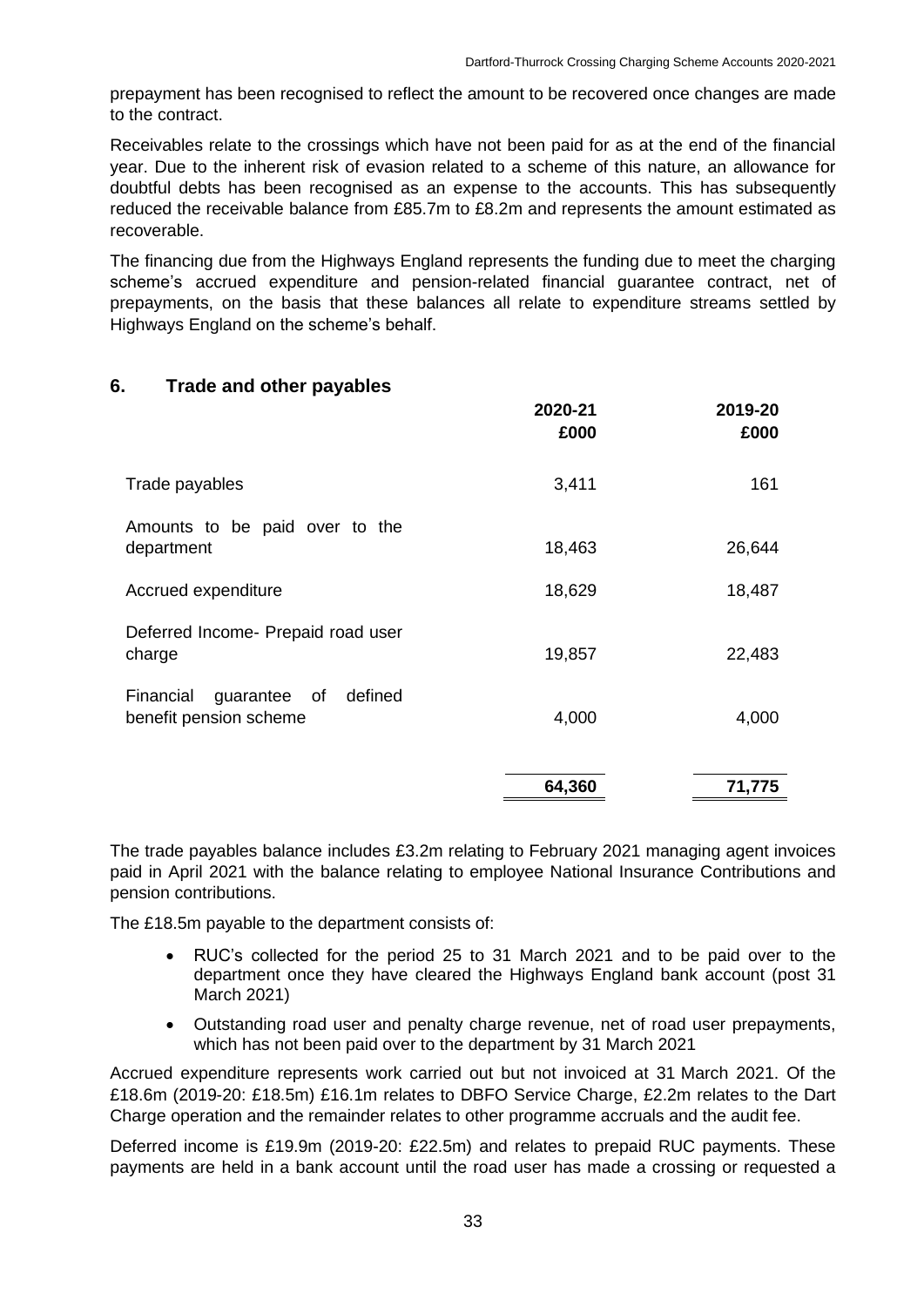refund. If the deferred income has not been utilised for a crossing after 12 months then steps will be taken to close accounts, refunding or recognising the income where no refund has been claimed. Further information on this policy and the financial impact is provided in Note 1.3 and Note 2

Further detail on the financial guarantee relating to the Dartford Crossing pension scheme is included at Note 1.7 and Note 1.8.

# **7. Risks relating to financial instruments**

For these disclosures the DRC Charging Scheme Account is considered as an integral part of Highways England. Due to the largely non-trading nature of its activities and the way in which government arms length bodies are financed, Highways England is not exposed to the degree of financial risk faced by many business entities. Moreover, financial instruments play a much more limited role in creating or changing risk than would be typical of the listed companies to which IFRS 9 applies. Highways England has very limited powers to borrow or invest surplus funds. Financial assets and liabilities are generated by day-to-day operational activities and are not held to change the risks facing Highways England in undertaking its activities.

### **7.1 Liquidity risk**

This is the risk that Highways England is unable to meet its obligations when they fall due and to replace funds when they are withdrawn. Highways England net revenue resource requirements are mainly financed by resources voted annually by Parliament to the department. Highways England is therefore not exposed to significant liquidity risks.

## **7.2 Credit risk**

The scheme's principal credit risk relates to the enforcement of late-paid RUC's and outstanding PCNs. Further details are included in Notes 1.8, 5 and 8. Credit risk is the risk of suffering financial loss, should any customers or counterparties fail to fulfil their contractual obligations to Highways England. Some of the customers and counterparties are other public-sector organisations. There is no credit risk from these organisations. For those customers and counterparties that are not public-sector organisations, Highways England has policies and procedures in place to ensure credit risk is kept to a minimum.

## **7.3 Market risk**

Market risk is the risk that changes in market prices, such as foreign exchange rates and interest rates will affect the scheme's income or the value of its holdings. The scheme is not materially exposed to interest rate or foreign exchange rate risk and the risk of changes in market prices.

## **8. Losses and special payments**

Managing Public Money requires a statement showing losses and special payments by value and by type to be shown where they exceed £300,000 in total and those that, individually, exceed £300,000. Losses may relate to cash and store losses, bookkeeping losses, losses arising from a failure to make adequate charge for the use of public property or services, fruitless payments and claims abandoned as well as frauds. Special payments may relate to extra-contractual, extrastatutory and ex-gratia payments and compensation.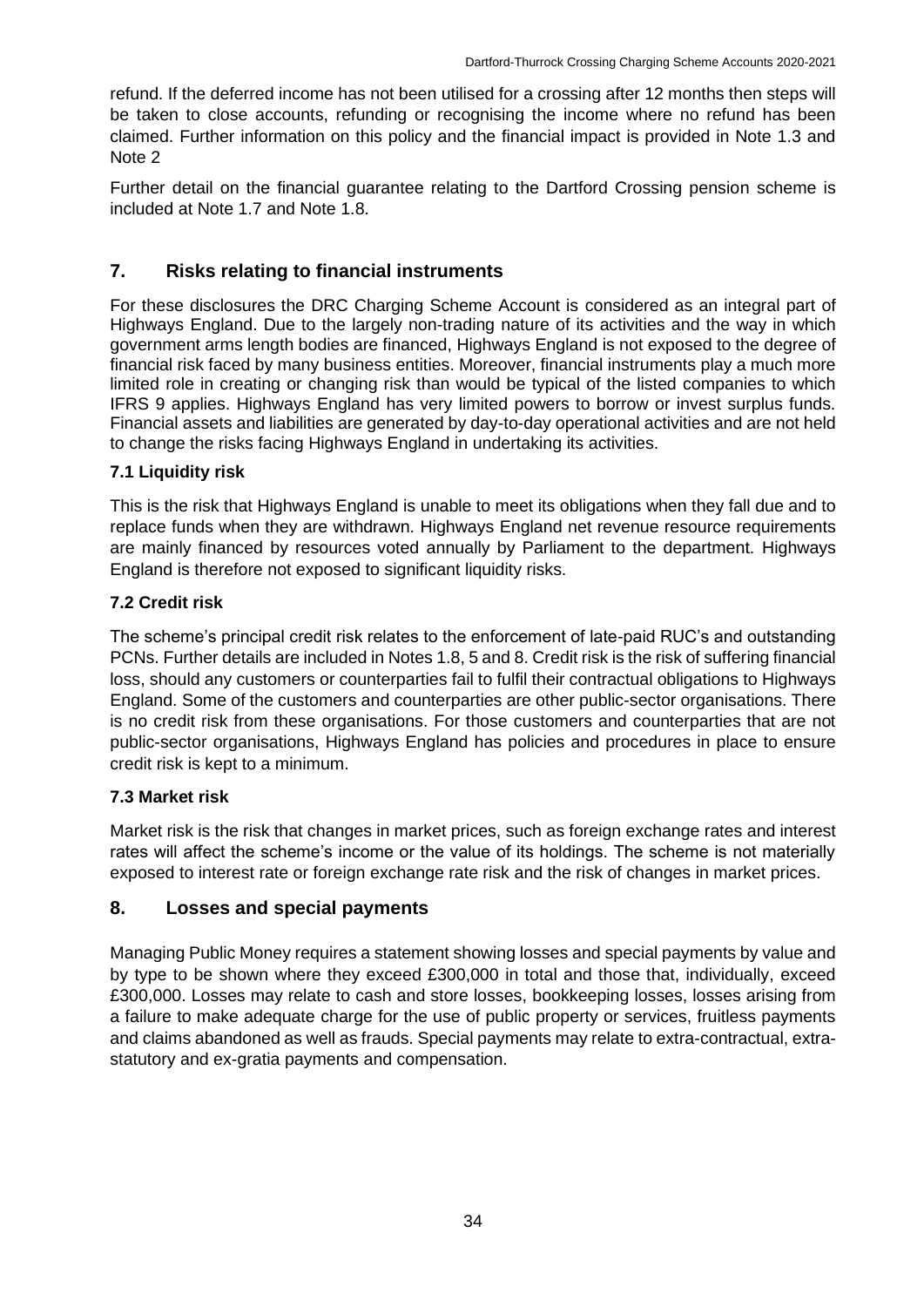### **8.1 Losses statement**

#### **8.1.1 RUC revenue and enforcement revenue impaired in year**

In any business involving enforcement, a number of inherent credit risks will restrict management's ability to fully recover customer debt for road users subject to enforcement action. These include service provider error, data availability and customer behaviour. While the primary goal of enforcement procedures in relation to the crossing are to incentivise compliance with the RUC, robust action is also taken in pursuing enforcement cases, including the referral to debt recovery agents in cases of prolonged non-compliance.

It is therefore a normal part of these accounts that in any given year, debts will be written off as management decide the chances of recoverability are sufficiently low to make continued pursuit uneconomic.

During the year, management write off was £3.6m (2019-20: £1.9m) of the RUC receivable and £36.7m (2019-20: £30.8m) of the enforcement receivable. The increase in write offs is largely due to limitations on enforcement activity due to Covid 19 restrictions in year.

Additionally, these accruals-based accounts make an estimate of the extent to which the gross population of receivables at the end of the year is likely to prove recoverable, with the modelled estimate of the irrecoverable portion treated as an 'allowance for doubtful debt' which reduces the recognised receivable balance (Note 5). Any movement in this allowance between financial year ends results in the recognition of an expense (or credit to expenditure, if the movement is favourable) presented in Note 3. Recoverability modelling is based on historical performance. The movement in allowance as at 31<sup>st</sup> March 2021 is £3.3m (2019-20: £11.3m).

#### **8.1.2 PCNs not issued**

If a PCN has not been issued, it is deemed outside the scope of the revenue recognition policy adopted by this set of accounts. During the financial year, £17.4m (2019-20: £20.1m) was not recognised as PCN revenue due to road users not receiving PCNs despite having contraventions recorded (i.e. crossings without matching payments).

PCNs may have not been issued to road users due to various reasons, including; road user vehicles keeper details (UK and Non-UK) not being available, illegal activity/evasion (e.g. cloned vehicles), poor vehicle images, misread number plates, issues with the system, errors made by the service provider, and discretionary action undertaken by Highways England. System issues and errors are being addressed by Highways England on an ongoing basis.

It should be noted, that a high percentage of the £17.4m not recognised will in likelihood relate to first time offenders who would have been offered the chance to pay the RUC within 14 days, resulting in no fine being levied. Therefore, actual PCN revenue loss is significantly lower than £17.4m as a result of this policy. Taking all material factors into account, our estimate of the actual cash flow loss in respect of valid PCNs not issued in-year is between £0.1m and £1.6m.

The objective from the outset in line with agreed policy has been to encourage compliance (which was at 94.9% at year-end) and public acceptance to support a credible free-flow charging scheme.

### **8.2 Special payments**

No special payments have been made.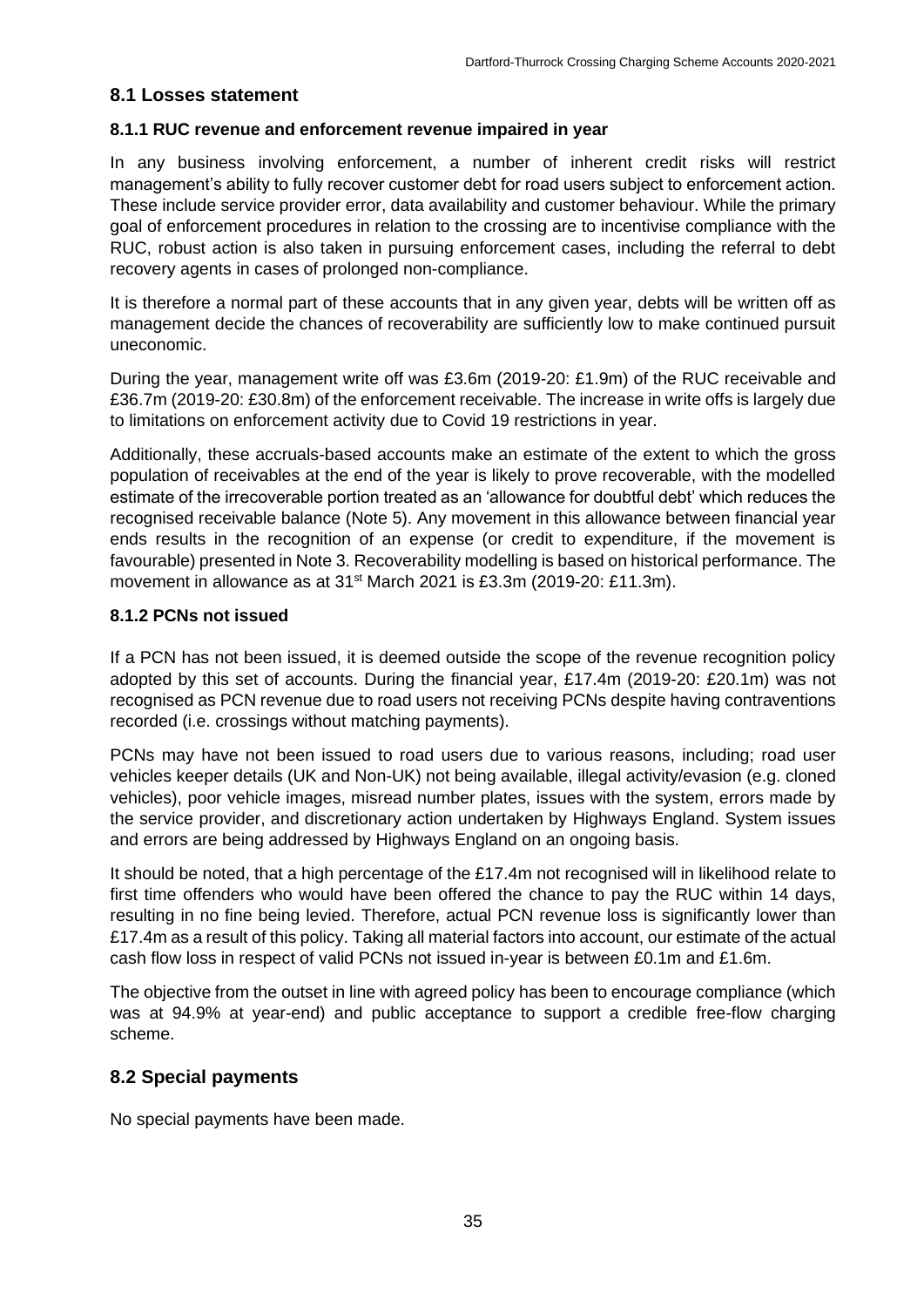### **8.3 Derecognised enforcement revenue**

The total value of PCNs issued during the year which were derecognised is £25.6m (2019-20: £34.3m).

There are two main reasons for derecognition: the RUC was paid within the 14-day warning letter period £22.8m (2019-20: £31.9m); and successful representations and appeals and invalid PCNs £2.8m (2019-20: £2.4m). In both cases these are not classified as losses under Managing Public Money but are included here to provide context.

### **8.3.1 RUC paid within 14-day warning letter period (first time offenders only)**

A fair and balanced approach to enforcement, where compliance is encouraged, has continued to be adopted giving first time users of the crossing additional opportunity to pay the charge and avoid a penalty. This included an offer to pay any outstanding charges within 14 days to avoid a first PCN. This means not all potential income from PCNs will be recovered. In these cases, the user paid the correct charge but outside the 24-hour prescribed payment period. Any penalty charge revenue initially recognised in respect of compliance with the offer of payment within 14 days has subsequently been de-recognised from the accounts.

### **8.3.2 Successful representations & appeals and the cancellation of invalid PCNs**

A representation is the initial process the road user can use to dispute their PCN. Representations are considered by Highways England and results in either a notice of rejection (the PCN is upheld) or a notice of acceptance (the PCN is cancelled). An appeal occurs if a road user challenges a notice of rejection. Appeal decisions are heard and decided upon by an independent adjudicator. Invalid PCNs include PCNs which were issued for exempt vehicles or are duplicate PCNs.

### **9. Events after the reporting period**

Since removing the tolls from the Dartford Crossing in 2014, the company has continued to make toll operation payments to the M25 DBFO contractor as laid out in the contract. This had resulted in a prepayment balance of £36.7m which offset against (£14.7m) of payments due to the contractor for new activity gave a net balance sheet position of £22.0m as at 31st March 2021.

Agreement had been sought from both parties and the DfT to amend the contract for these items and a Deed of Variation was signed in June 2021. Following this agreement balances have now been settled during the 2021-22 financial year & future payments will be amended to the correct levels.

These financial statements are laid before the Houses of Parliament by the Secretary of State for Transport. International Accounting Standard (IAS) 10 requires Highways England to disclose the date on which the accounts are authorised for issue.

The authorised date for issue is the date of the Comptroller and Auditor General's audit certificate.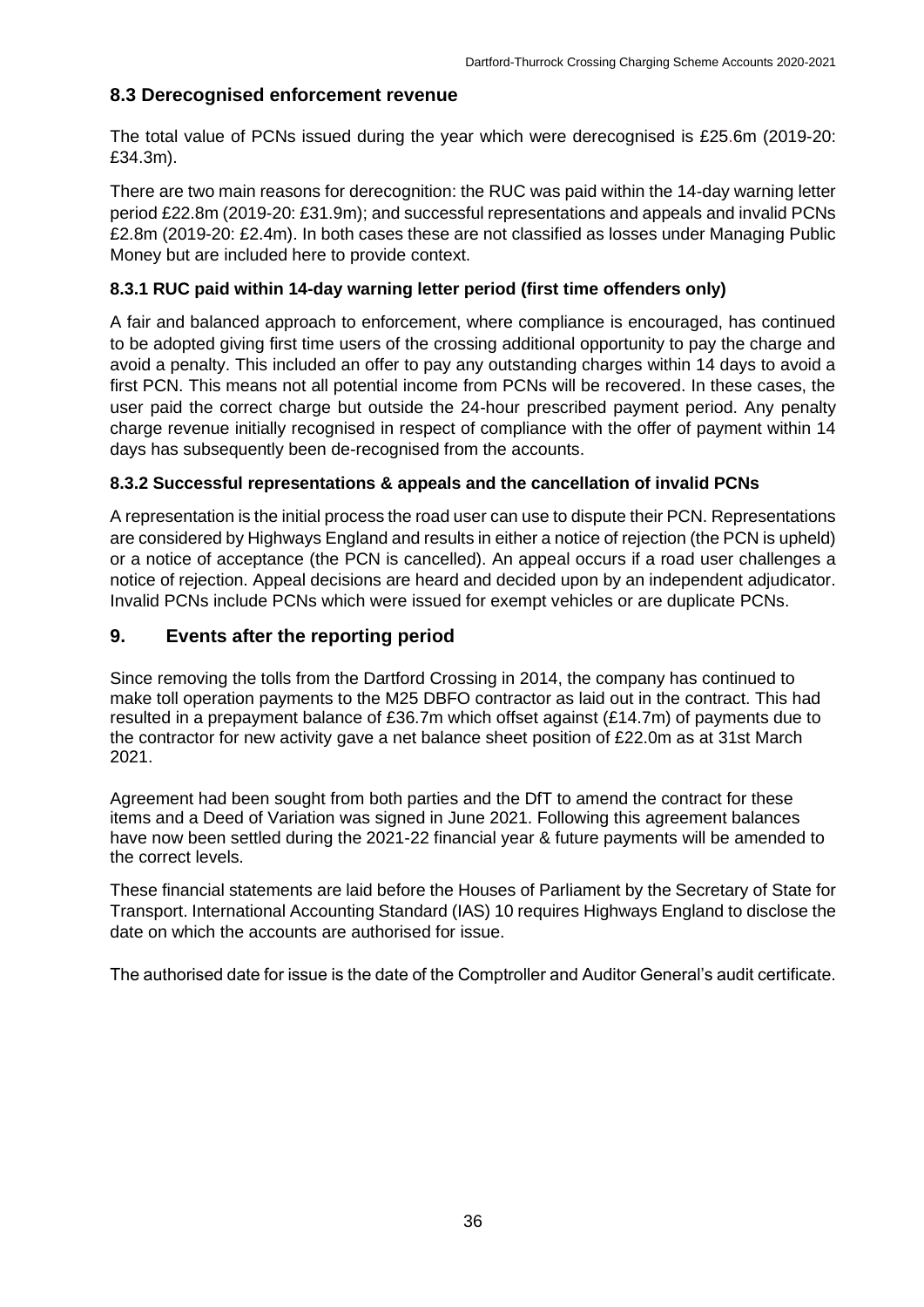#### **APPENDIX A**

# **DARTFORD THURROCK CROSSING ROAD CHARGING SCHEME**

### **ACCOUNTS DIRECTION GIVEN BY THE TREASURY IN ACCORDANCE WITH SECTION 3 OF THE TRUNK ROAD CHARGING SCHEMES (BRIDGES AND TUNNELS) (KEEPING OF ACCOUNTS) (ENGLAND) REGULATIONS 2003**

The Treasury in pursuance of Section 3 (1) (b) of the Trunk Road Charging Schemes (Bridges and Tunnels) (Keeping of Accounts) (England) Regulations 2003 hereby gives the following direction:

1.The statement of accounts which is the duty of the Secretary of State for Transport to prepare in respect of the year ended 31 of March 2004 and in any subsequent year shall comprise:

(a) A Foreword, which shall include:

- (i) a statement that the accounts have been prepared in accordance with a Direction given by the Treasury in pursuance of Section 3 (1) (b) of the Trunk Road Charging Schemes (Bridges and Tunnels) (Keeping of Accounts) (England) Regulations 2003
- (ii) an explanatory introduction
- (iii) information on significant events during the period
- (iv) a statement providing information on how the Secretary of State has or intends to disburse the net proceeds arising from the scheme on other transport initiatives
- (b) a statement of the responsibilities of the person signing the accounts
- (c) a statement of the system of internal control
- (d) a statement of income and expenditure
- (e) a statement of capital expenditure
- (f) a statement of assets and liabilities

(g) notes to the accounts, including an explanation of the accounting policies adopted, that may be necessary to present fairly the income and expenditure for the period, transfers of funds to or from Central government, and the assets and liabilities at the end of the period in relation to functions under the Trunk Road Charging Schemes (Bridges and Tunnels) (Keeping of Accounts) (England) Regulations 2003.

2.The statement of accounts shall disclose the net proceeds of the scheme for the year ended 31 of March 2004 and for each subsequent year.

3.The statement of accounts shall be prepared under the historical cost convention on an accruals basis and shall follow the format attached to this Direction although minor drafting changes may be made without seeking the approval of the Treasury. Except for the statement of accounts for the year ended 31 March 2004, comparative figures shall be shown.

4.The statement of account prepared under the Trunk Road Charging Schemes (Bridges and Tunnels) (Keeping of Accounts) (England) Regulations 2003 shall observe all relevant accounting and disclosure requirements as given in *Government Accounting* and other guidance as issued by the Treasury from time to time.

5.The statement of accounts shall be transmitted to the Comptroller and Auditor General no later than the 30 of November following the end of the financial year to which the statement relates, for audit, examination and report.

6.The statement of accounts, once audited, shall be laid before each House of Parliament not later than the 31 of January in the calendar year following the end of the financial year to which the statement relates.

7.This Accounts Direction (excluding the proforma accounts) shall be reproduced as an Appendix to the accounts.

#### **David A. Cruden FCA**

Head of the Central Accountancy Team, Her Majesty's Treasury

2 February 2005